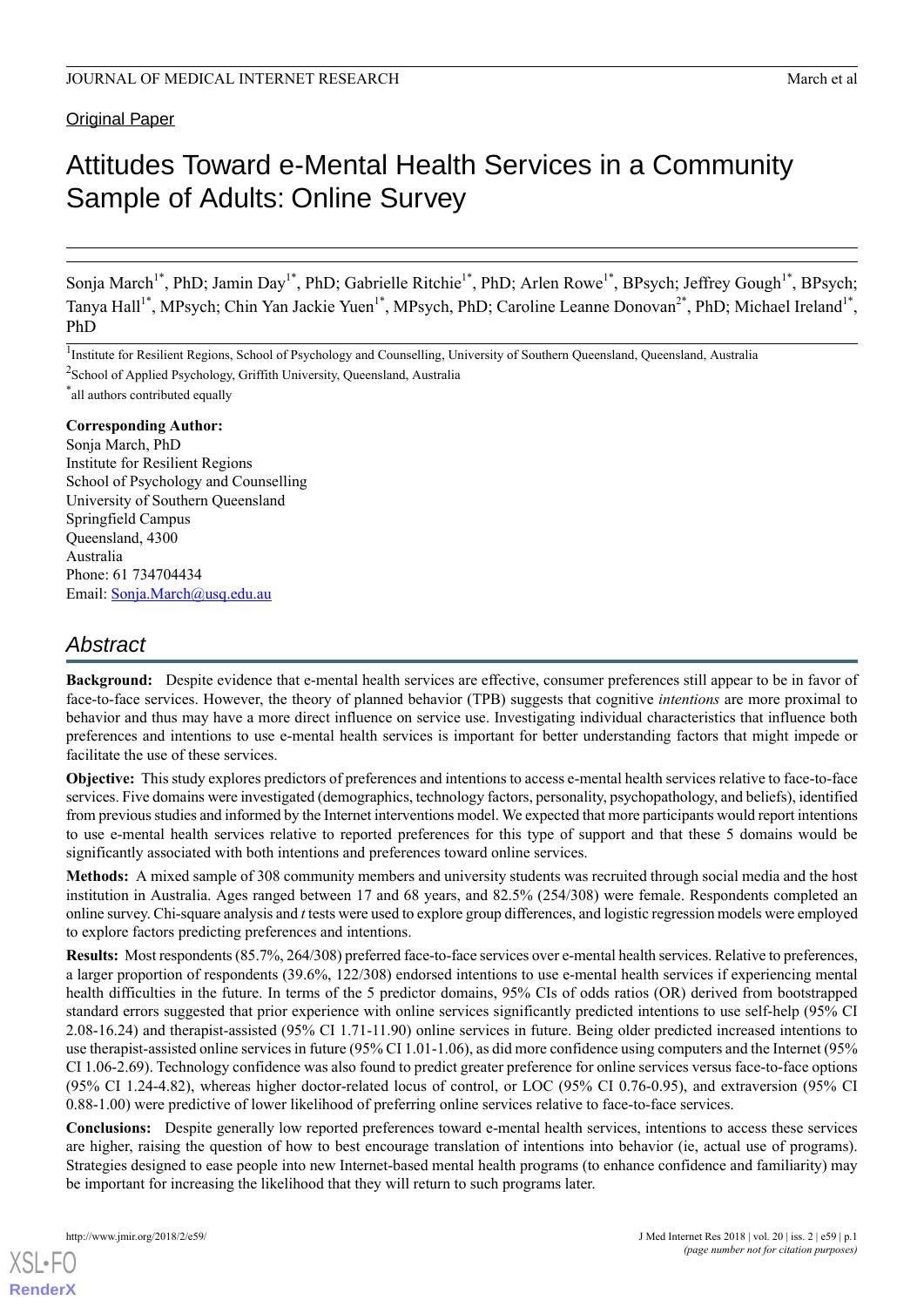#### **KEYWORDS**

eHealth; mHealth; consumer preference; attitude

#### *Introduction*

#### **Background**

Mental illness presents a significant social and economic burden worldwide, contributing to approximately 13% of the total global burden of disease [\[1](#page-10-0)]. Estimated 12-month prevalence rates indicate that as many as one in five adults are likely to currently experience a mental illness, many of whom will not access mental health services or receive treatment [\[1](#page-10-0)[,2\]](#page-10-1). Access to mental health care is often limited not only by the well-documented barriers of socioeconomic disadvantage and stigma but also by issues of accessibility, including geographical constraints and cost of services [[3\]](#page-10-2).

In an attempt to reduce such barriers to treatment, a number of national and global initiatives have been developed. For instance, the Australian Government has prioritized investment in the development and dissemination of e-mental health services as an alternative for those unable or unwilling to access traditional avenues of support [\[4](#page-10-3)]. A number of European nations are also currently working on a joint framework for mental health policy, with a key focus on the implementation of eHealth services in the treatment and prevention of mental illness [\[5](#page-10-4)]. A variety of services fall under the term e-mental health, including mental and behavioral health promotion, prevention, treatment and management-oriented interventions that are delivered via the Internet or other electronic technologies, with or without human support  $[6]$  $[6]$ . A number of meta-analyses have now shown these services to be comparable to face-to-face options in their effectiveness in treating mental illness [\[7](#page-10-6)-[9\]](#page-10-7).

Although effective, uptake of e-mental health services remains low [[10,](#page-10-8)[11\]](#page-10-9). For example, in a systematic review of computerized cognitive behavioral therapy (cCBT), Waller and Gilbody [\[12](#page-10-10)] reported that only 38% of those recruited into cCBT intervention trials began treatment (median rate), and individuals in cCBT treatments were almost twice as likely to drop out of the intervention as those in active control conditions. Low participation and retention rates have also been observed in other e-mental health service investigations [\[10](#page-10-8)]. Furthermore, face-to-face services tend to be viewed more favorably than e-mental health services, with the former rated as more helpful and trustworthy, capable of eliciting better engagement, and viewed more favorably regarding future use [[10\]](#page-10-8). Low preference rates for online services (over face-to-face) are commonly reported, with findings ranging from 1.2% [\[13](#page-10-11)] to 29.6% [[14\]](#page-10-12) in some studies, whereas face-to-face services tend to have comparably higher rates of preference, ranging from  $32.0\%$  [\[15](#page-10-13)] to 96.4% [\[16](#page-10-14)]. These issues (negative perceptions, poor uptake, and retention rates) are of concern for those investing resources into e-mental health services and highlight the need for a better understanding of the factors that contribute to the use of these services.

The theory of planned behavior (TPB) [[17\]](#page-10-15) proposes that behavior can be predicted by intentions, which in turn are partly determined by one's attitudes toward that behavior. In other words, cognitive intentions theoretically have a more direct influence on behavior than attitudes or preferences, which may be more distal. In a study of young adults, Horgan and Sweeney [[14\]](#page-10-12) found that although most participants (79.4%) held a preference for face-to-face support and less than a third (30.8%) had previously used the Internet for mental health information, the majority (68.0%) of the sample indicated they would use the Internet for assistance if required, supporting the notion that preferences and intentions may be related but distinct constructs. Thus, the TPB would argue that greater knowledge of the factors that influence both preferences and intentions toward e-mental health services is important for better understanding the factors that impede or facilitate the use of these services.

The Internet interventions model [\[18](#page-10-16)] provides a unifying framework intended to guide the development and improve the understanding of behavior change within online interventions. The model posits that 9 components should be considered for effective development and evaluation of Internet-based treatments, including user characteristics, the environment, support, website characteristics, website use, mechanisms of change, behavior change, symptom improvement, and treatment maintenance. Although the focus of the model is on factors that may influence behavior change and outcomes throughout use of these interventions, it also conceptualizes factors that may contribute to a person's *use* of Internet interventions; thus, in line with TPB [\[17](#page-10-15)], we can infer that these factors may also play a role in shaping intentions and preferences toward e-mental health services. In this study, dual consideration of both the TPB and Internet interventions models provides a framework for identifying and examining potential factors that may influence preferences and intentions toward e-mental health services.

Under *user characteristics*, the Internet interventions model [[18\]](#page-10-16) identifies both fixed and modifiable factors that may influence use of, and outcomes from, Internet interventions, including (1) the disease (eg, psychopathology, disease severity, and target problem); (2) demographics (eg, age, gender, and socioeconomic status); (3) traits (eg, personality, temperament, and intelligence); (4) cognitive factors (eg, decision making and developmental stage); (5) beliefs and attitudes (eg, perceived benefits and barriers to treatment); (6) physiological factors (eg, motor functioning); and (7) skills (computer abilities and mindedness). However, the role of such individual characteristics in influencing prospective attitudes toward the use of e-mental health services has not yet been thoroughly tested.

There is little empirical evidence regarding characteristics that influence individuals' views toward e-mental health services, and the research that does exist is inconsistent [[14,](#page-10-12)[19](#page-11-0),[20-](#page-11-1)[23\]](#page-11-2). For example, Klein and Cook [[20\]](#page-11-1) found that less than 25% of

 $XS$ -FO **[RenderX](http://www.renderx.com/)**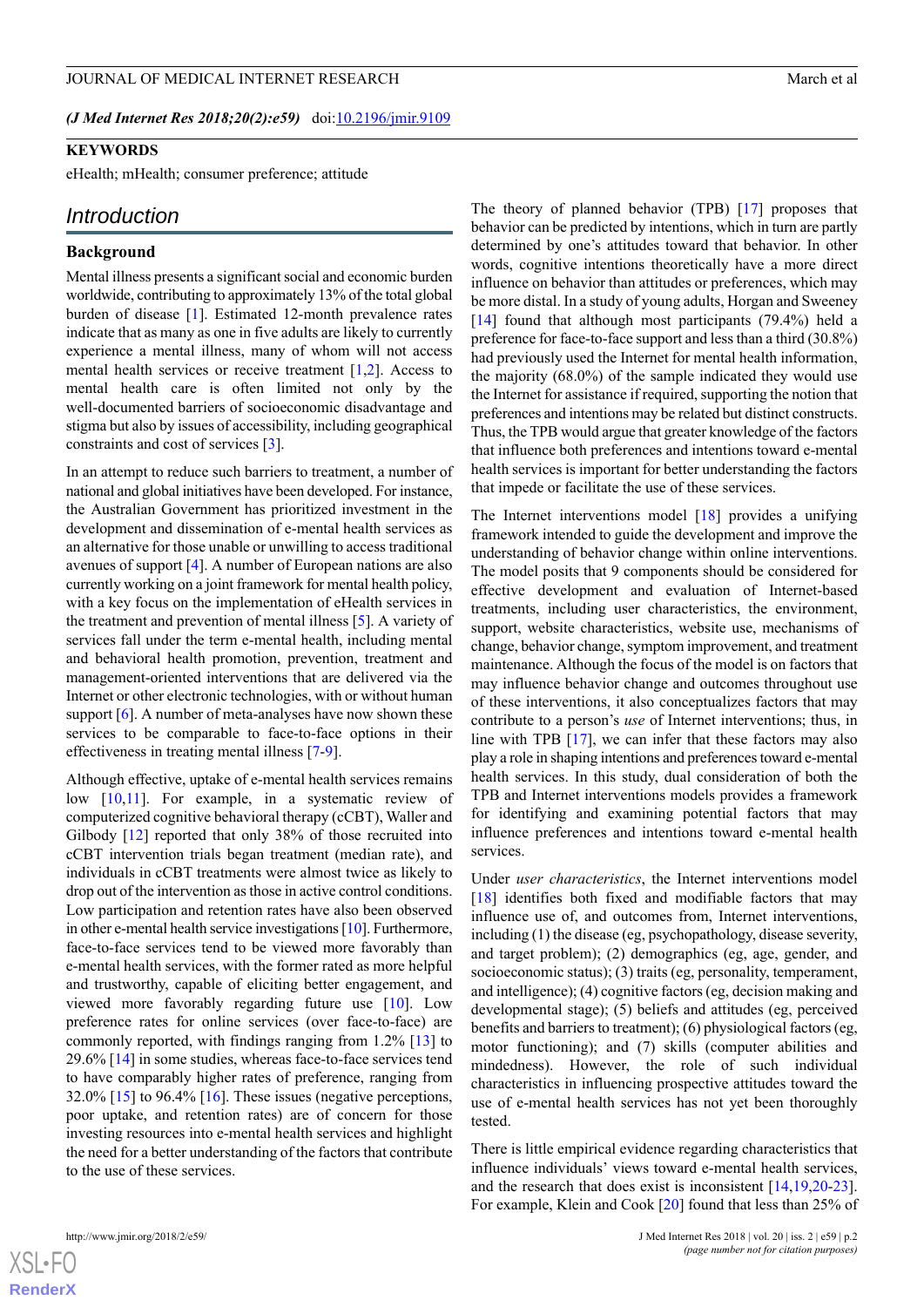respondents reported a preference for e-mental health services (with or without professional support). These "e-preferers" were more likely to report intentions to use these services in the future and had lower scores on the personality traits of extraversion, agreeableness, emotional stability, and openness to experience. Conversely, Tsan and Day [[23\]](#page-11-2) found no relationship between emotional stability (neuroticism) and attitudes toward online help-seeking behavior. Mixed findings are also apparent regarding the influence of attitudes toward technology, prior use of mental health services, and demographic variables (eg, age, gender, education, relationship status, country of birth, and location of residence) on attitudes toward e-mental health services [\[20](#page-11-1)[,24](#page-11-3)[-26](#page-11-4)].

We note that some of the inconsistencies may reflect differences across studies in how e-mental health services are defined. For example, there are distinct differences between online services that involve therapist assistance compared with self-help programs without therapist support [\[10](#page-10-8),[27\]](#page-11-5), although the former can vary substantially in terms of the amount and type of contact provided. Thus, further investigation into preferences and intentions toward different e-mental health services is warranted. Obtaining a better understanding of individual characteristics that contribute toward these cognitive factors can provide insight useful for triaging or screening patients within routine care settings. Furthermore, such research may assist program developers to create more targeted strategies or tailoring of programs to improve uptake of these services.

#### **Aims of This Study**

This study aimed to explore differences in individual characteristics across both intentions to access and preferences for e-mental health services relative to face-to-face services. For this study, we define e-mental health services as computer-based interventions where the primary content delivery mechanism is through the technology platform (ie, online treatment programs), with or without additional therapist feedback or support. Thus, although important, we exclude telehealth-type services where technology is used to facilitate traditional face-to-face counseling approaches over distance (eg, online counseling using videoconferencing software).

On the basis of the research to date, we expected that participants would prefer face-to-face services over e-mental health services, although we anticipated a higher number of participants to report an intention to use e-mental health services in the future. Considering recent findings that tailored support is strongly preferred over generic programs [\[19](#page-11-0)], we also expected that more participants would indicate a greater likelihood of using therapist-assisted e-mental health services in future compared with self-help options.

We also aimed to investigate individual characteristics that might predict attitudes toward accessing e-mental health support (ie, preferences and intentions). We identified 5 general factors that broadly fit within the Internet interventions framework [\[18](#page-10-16)] and that have been explored previously with mixed or unclear findings  $[20,25,26,28,29]$  $[20,25,26,28,29]$  $[20,25,26,28,29]$  $[20,25,26,28,29]$  $[20,25,26,28,29]$  $[20,25,26,28,29]$  $[20,25,26,28,29]$ . These included the following:  $(1)$ *demographics* (ie, age, geographical location, and gender); (2) technology factors including *skills and use* (ie, confidence using computers and the Internet generally, and previous use of

[XSL](http://www.w3.org/Style/XSL)•FO **[RenderX](http://www.renderx.com/)** e-mental health services); (3) *personality traits* (ie, level of extroversion, neuroticism, or conscientiousness); (4) the *disease* (ie, levels of psychopathology); and (5) *beliefs* regarding influences on mental health outcomes (ie, locus of control, LOC). We expected each of these domains to have a unique influence on both preferences and intentions to use e-mental health services, but given there are mixed findings within the literature, we had no clear a priori hypotheses regarding the direction of effects. In this way, this study was exploratory in nature.

# *Methods*

### **Participants and Procedure**

Participants included 308 community members and university students aged between 17 and 68 years (mean 34.26; standard deviation, SD 11.23), who were mostly female (82.5%, 254/308). About half (52.3%, 161/308) lived in regional or remote areas, with the remainder (47.4%, 146/308) residing in major cities (not specified *, n*=1). Most participants reported experiencing either at least one current (51.3%, 158/308) or previous (85.7%, 264/308) mental health concern. These percentages appeared to be above the national average based on previous Australian mental health surveys [\[30](#page-11-9),[31\]](#page-11-10), although we did not differentiate between clinical and nonclinical levels of difficulty.

Ethical clearance was obtained from the host institution's Human Research Ethics Committee (HREC number: H13REA216) before data collection. Recruitment of a community sample from the Australian general public was conducted through promotion on social media and advertisements at the institution's website. Interested participants were given a Web link for additional information about the study. Participants were required to provide consent via this link and were subsequently directed to the anonymous online battery of questionnaires. As an incentive for participation, community participants were offered the opportunity to enter a draw to win one of three AUD \$50 gift vouchers, by submitting their email address separately. Alternatively, undergraduate psychology students enrolled at the host institution were given the option of receiving course credit for an approved undergraduate unit or entering the voucher draw.

#### **Measures**

#### *Demographics*

Participants were asked to provide their age, gender, and postcode. Individual postcodes were recoded into the Australian Standard Geographical Classification Remoteness Area index categories (RA1, major city; RA2, inner regional; RA3, outer regional; RA4, remote; RA5, very remote) [[32\]](#page-11-11), which were then categorized into major city (RA1) or outside major City (RA2-5) for analyses.

#### *Technology Factors*

#### **Confidence With Technology**

A single-item measure was used to determine participants' level of confidence in using computers and the Internet in general on a 5-point scale (1= *very confident* to 5= *really not confident*).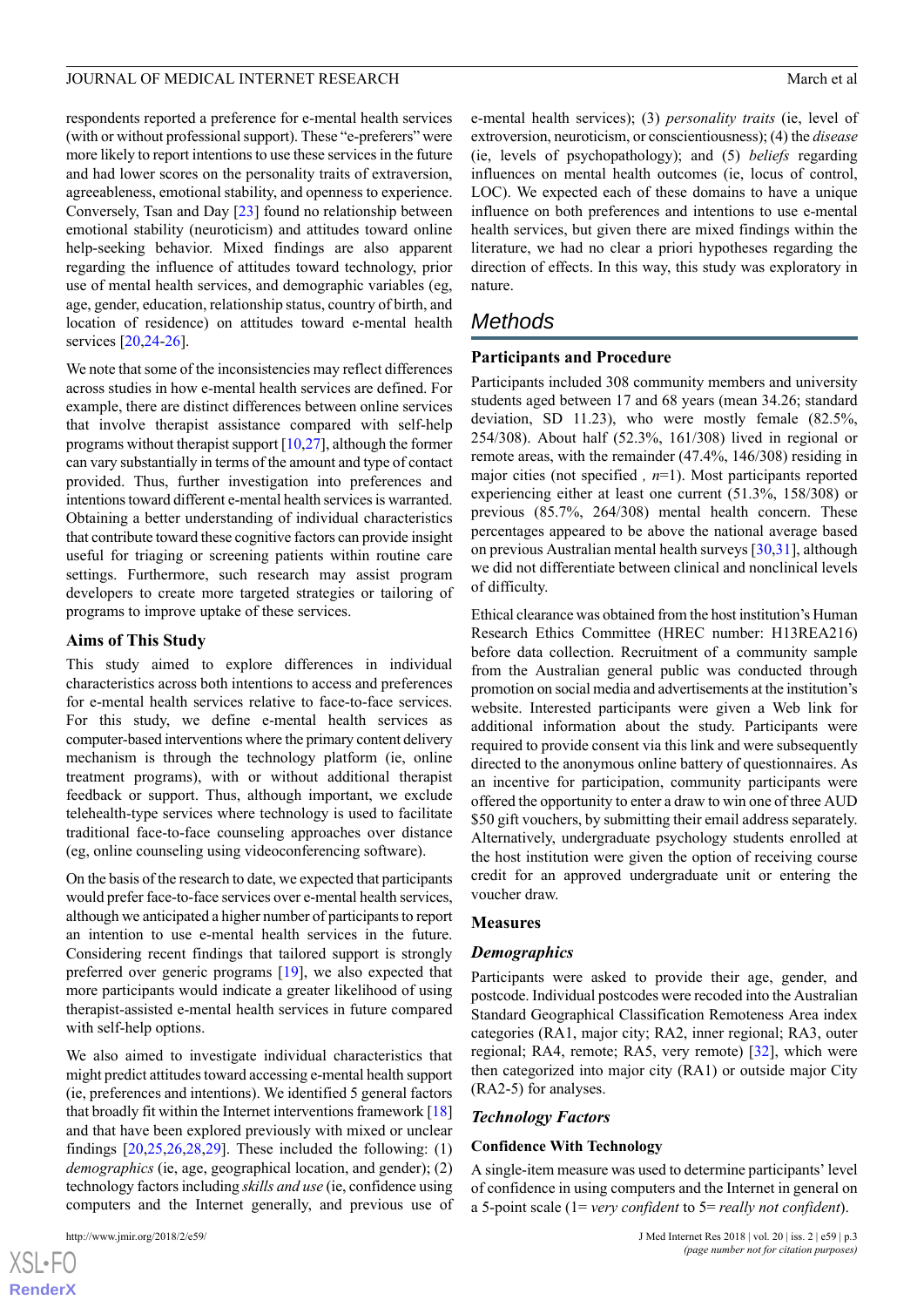#### **Previous Online Help-Seeking Behaviors**

A dichotomous (either *yes* or *no*) response item for previous e-mental health service use was created to identify whether or not participants had ever sought help via a therapist-assisted or self-help Internet-based treatment program.

#### *Individual Characteristics*

#### **Locus of Control**

The 18-item Multidimensional Health Locus of Control-Form C (MHLC-C) scale [\[33](#page-11-12)] was used to assess the degree to which participants attributed their mental health to themselves or to external forces using a 6-point scale (1= *strongly disagree* to 6= *strongly agree)*. The MHLC-C comprises 4 LOC subscales: (1) internal (6 items, eg *, If my condition worsens, it is my own behavior which determines how soon I will feel better again*); (2) external chance (6 items, eg, *As to my condition, what will be will be*); (3) external doctor (3 items, eg, *If I see my doctor regularly, I am less likely to have problems with my condition*); and (4) external others (3 items, eg, *Other people play a big role in whether my condition improves, stays the same, or gets worse*). Previous studies have reported satisfactory reliability for the MHLC-C, with Cronbach alphas in the range of .70-.87 for all subscales [\[33\]](#page-11-12). This study observed internal consistencies of alpha=.70 (internal), alpha=.84 (chance), alpha=.68 (doctor), and alpha=.49 (others). As the external (others) subscale had poor reliability in our sample, it was excluded from further analysis.

#### **Psychopathology**

The 21-item Depression Anxiety Stress Scale [[34,](#page-11-13)[35](#page-11-14)] was used to measure participants' mental health state over the previous week. The measure comprises three 7-item subscales measuring depression, anxiety, and stress symptoms on a 4-point scale (0= *did not apply to me at all* to 3= *applied to me very much or most of the time*). Previous literature has established adequate internal consistency ranging from .82 to .93 in nonclinical samples [[35\]](#page-11-14). In our study, internal consistency was good (depression: alpha=.92; anxiety: alpha=.85; stress: alpha=.86).

#### **Personality**

Three subscales from the NEO Five Factor Personality Inventory (NEO-FFI) were used to measure participants' level of extroversion, neuroticism, and conscientiousness [[36](#page-11-15)]. Together, these subscales comprised 36 items of the full 60-item questionnaire, with 12 items measuring each trait. Responses were recorded on a 5-point scale (1= *strongly disagree or is definitely false* to 5= *strongly agree or is definitely true*). Total subscale scores were calculated by adding items together (with reverse scoring where required), such that higher scores indicate a stronger presence of that trait. Previous research supports the external validity of the NEO-FFI as a measure of adult personality and demonstrates satisfactory internal consistencies for each scale [\[36](#page-11-15),[37\]](#page-11-16). This study demonstrated adequate reliability with Cronbach alphas of .82 (extraversion), .88 (neuroticism), and .88 (conscientiousness).

### *Outcome Variables*

#### **Service Preference**

A single item asked participants to indicate overall, which type of mental health service they would prefer to use if they experienced mental health difficulties in the future: (1) traditional face-to-face mental health assistance (defined as face-to-face therapy with a general practitioner, psychologist, psychiatrist, or counselor); (2) Internet-based mental health assistance with therapist support (eg, support via email, instant messaging, or using video-conferencing); or (3) Internet-based mental health assistance without therapist support. Service preference was converted into a dichotomous variable by combining responses 2 (therapist-supported) and 3 (self-help) into a general Internet-based mental health support category.

#### **Intention to Use e-Mental Health Services**

Participants were asked about their intended help-seeking behavior should they experience a mental health difficulty in the future. Intention to use a therapist-assisted Internet-based treatment program or a self-help Internet-based treatment program without therapist assistance was measured using an author-developed 5-point scale (1= *extremely likely* to 5= *extremely unlikely*). Responses were later dichotomized (as *yes* or *no*) for analyses; ratings of 1 (*extremely likely*) or 2 (*somewhat likely*) were categorized as "yes," whereas all other responses (*neither likely or unlikely, somewhat unlikely,* or *extremely unlikely*) were categorized as "no".

#### **Statistical Analysis**

Analyses were conducted using IBM SPSS Statistics version 22 and R version 3.4.0 [[38\]](#page-11-17). Preliminary exploration of relationships in the data was conducted using zero-order correlations (Spearman rank) for all dependent and independent variables. Descriptive statistics for proportions of participants endorsing preferences and intentions for e-mental health services were explored and compared across demographic characteristics (age, gender, and rural/regional status) using *t* and chi-square tests.

Predictors of preferences and intentions toward online services were examined through logistic regression (LR) analyses. Given the exploratory nature of the study and the large number of predictors included, our 5 predictor groupings (demographics, technology factors, LOC, psychopathology, and personality factors) were first tested individually through a series of LR models for each of the 3 dependent variables (service preference, intentions to use therapist-assisted e-mental health services, and intentions to use self-help e-mental health services). Significant demographic variables from the first LR model were carried through into each subsequent model as covariates to examine the influence of psychological and technological factors after removing variation attributable to demographic differences.

We then examined a final model for each dependent variable, incorporating all significant individual predictors from prior LR groupings (based on evaluation of 95% CI) to evaluate their relative contribution in the context of other predictive domains. Variance inflation factors were reviewed for all individual and combined models to check for multicollinearity, with no issues identified. Minimum sample size recommendations generally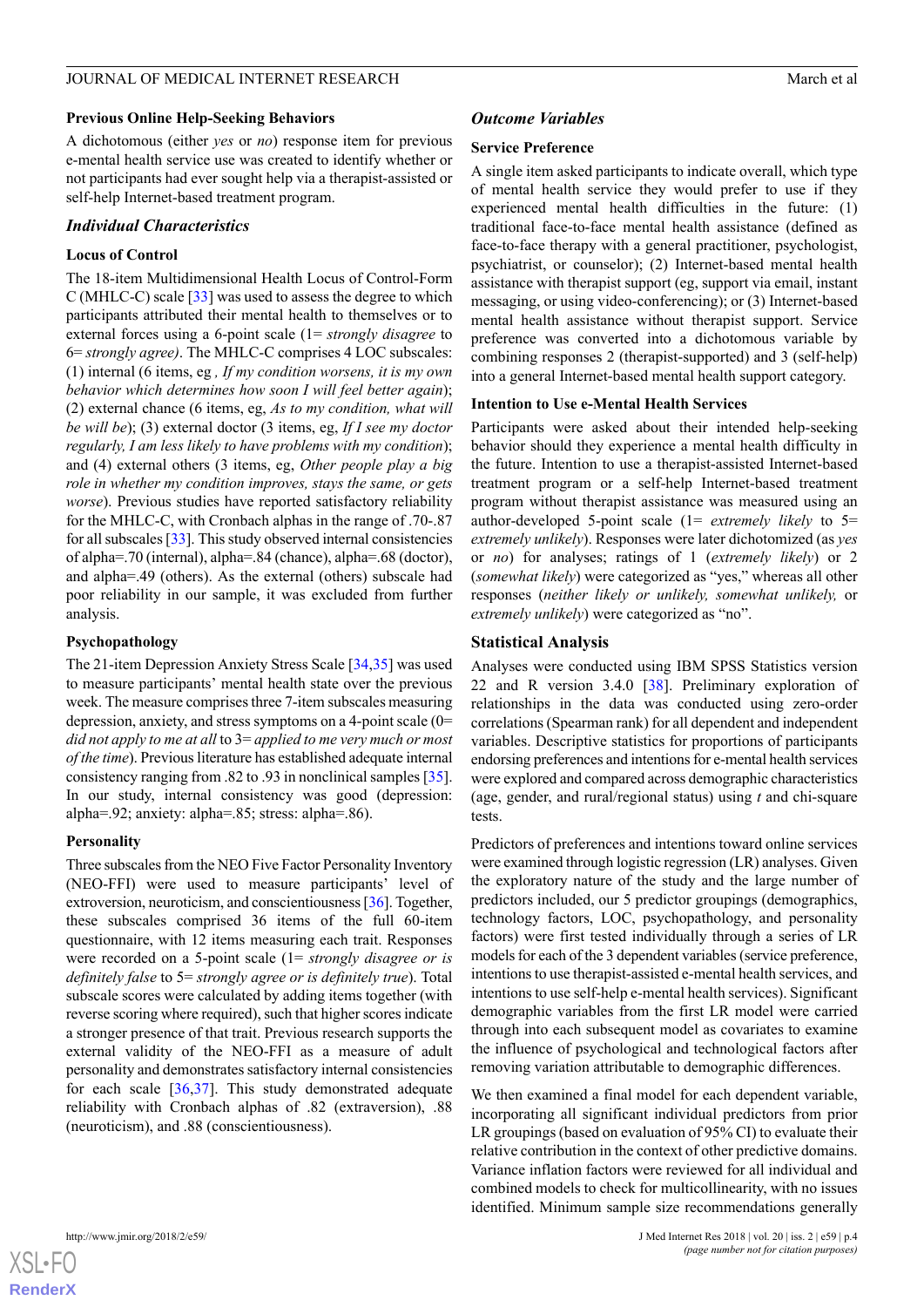suggest at least 10-20 events per predictor for LRs [[39](#page-11-18)[,40](#page-11-19)], with events defined as the proportion of cases in the least frequent of the two outcome categories. As some dichotomous response categories were endorsed by relatively few respondents, to account for potential problems arising from too many predictors in the final combined models (eg, biased estimates), we used nonparametric bootstrapping techniques to estimate bias-corrected confidence intervals (CIs), in line with suggestions by Vittinghoff and McCulloch [\[40](#page-11-19)]. Parameter estimates and bias-corrected CIs were obtained for these models using 10,000 resamples of the data.

For all final combined models, analyses were run both with and without the bootstrapping method to check if there were any substantive differences in terms of which predictor variables were significant or nonsignificant. No differences were evident, and thus the results from bootstrapping analyses are presented.

# *Results*

#### **Preliminary Analyses**

The most common mental health concerns reported by participants were stress (40.9%, 126/308), anxiety (28.9%, 89/308), and depression (22.7%, 70/308). Most participants reported being either confident (28.9%, 89/308) or very confident (65.9%, 203/308) using computers and the Internet. There were no demographic differences between those who were confident/very confident and those who were not. Only a small proportion of participants had previously sought help through e-mental health services (6.8%, 21/308).

Spearman rank correlations between all variables are shown in [Table 1](#page-5-0). Among the 3 dependent variables, service preference had a low correlation with intention to use both self-help and therapist-assisted online services (both  $r_s$ <.26), whereas both intention ratings were moderately correlated with each other  $(r_s=52)$ . All zero-order correlations of independent variables with intentions and preference were low  $(r<sub>s</sub>< 30)$ , although some were significant.

Regarding demographic variables, participant age was associated with the most other variables, suggesting that younger participants were more likely to report less desirable characteristics (eg, psychopathology:  $r_s=-.12$  to  $-.21$ ; neuroticism:  $r_s = -17$ , and chance LOC:  $r_s = -26$ ), but were also more confident with computers and the Internet (*r<sub>s</sub>*=−.23). Older participants tended to score higher on conscientiousness ( $r_s$ =.16) and internal LOC  $(r_s=17)$ .

#### **Proportion of Respondents Preferring and Intending to Use e-Mental Health Services**

Consistent with our hypotheses, the majority of respondents (85.7%, 264/308) indicated a preference for traditional face-to-face support. A total of 10.7% (33/308) respondents preferred therapist-supported online interventions and only 3.6% (11/308) preferred self-directed online support. As outlined above, the latter two categories were combined into a single e-mental health preference category (14.3%, 44/308). Using this dichotomized variable, there were no significant differences in age,  $t_{306}$ =0.58, *P*=.57, or gender,  $\chi^2$ <sub>1</sub>=0.1, *P*=.76, between those who preferred face-to-face and those who preferred Internet-based services. Service preference was significantly different across geographic locations (metropolitan vs. nonmetropolitan),  $\chi^2$ <sub>1</sub>=5.3, *P*=.02, with a greater proportion of metropolitan participants (19.2%, 28/146) compared with nonmetropolitan participants (9.9%, 16/161) preferring Internet-based services.

With regard to intentions, 25.0% (77/308) of participants indicated they would be "likely" or "very likely" to use self-help e-mental health services in the future if experiencing mental health difficulties. There were no differences in age,  $t_{306}$ =1.31, *P*=.19; gender,  $\chi^2$ <sub>1</sub>=-0.8, *P*=.39; or location,  $\chi^2$ <sub>1</sub>=0.2, *P*=.67, between participants who reported intentions to use these services and those who did not. A larger proportion of participants reported intentions to use therapist-assisted e-mental health services in the future (33.8%, 104/308). These respondents were slightly older (mean 36.64, SD 10.77) than those who did not intend to use these services (mean 33.04, SD 11.28), *t*306=−2.69, *P=*.007. There were no significant differences in gender,  $\chi^2_1=0.2$ , *P*=.70, or location,  $\chi^2_1=0.1$ , *P*=.73. Single-group chi-square analysis indicated that the proportion of respondents responding they would use therapist-assisted services was significantly greater than the proportion likely to use self-help services,  $\chi^2$ <sub>1</sub>=12.6, *P*<.001. There was some overlap between these two categories, with 39.6% (122/308) endorsing future use of self-help and/or therapist-assisted services if needed.

Of the 308 survey respondents, 96.4% (297/308) indicated they would be "likely" or "very likely" to use either e-mental health or face-to-face services if experiencing mental health problems in future. Examining these responses, the proportion stating they would be likely to *use* online services (self-help and/or therapist-assisted; 39.6%, 122/308) was significantly greater than the relative proportion reporting a *preference* for online services (14.3%, 44/308),  $\chi^2$ <sub>1</sub>=177.5, *P*<.001. Follow-up cross-tabulation of these two response variables showed that for those preferring traditional face-to-face support approaches, more than a third (34.1%, 90/264) still indicated they would be likely to use online services in future. For those that preferred online services, most (76%, 32/44) indicated they would also be likely to use them.

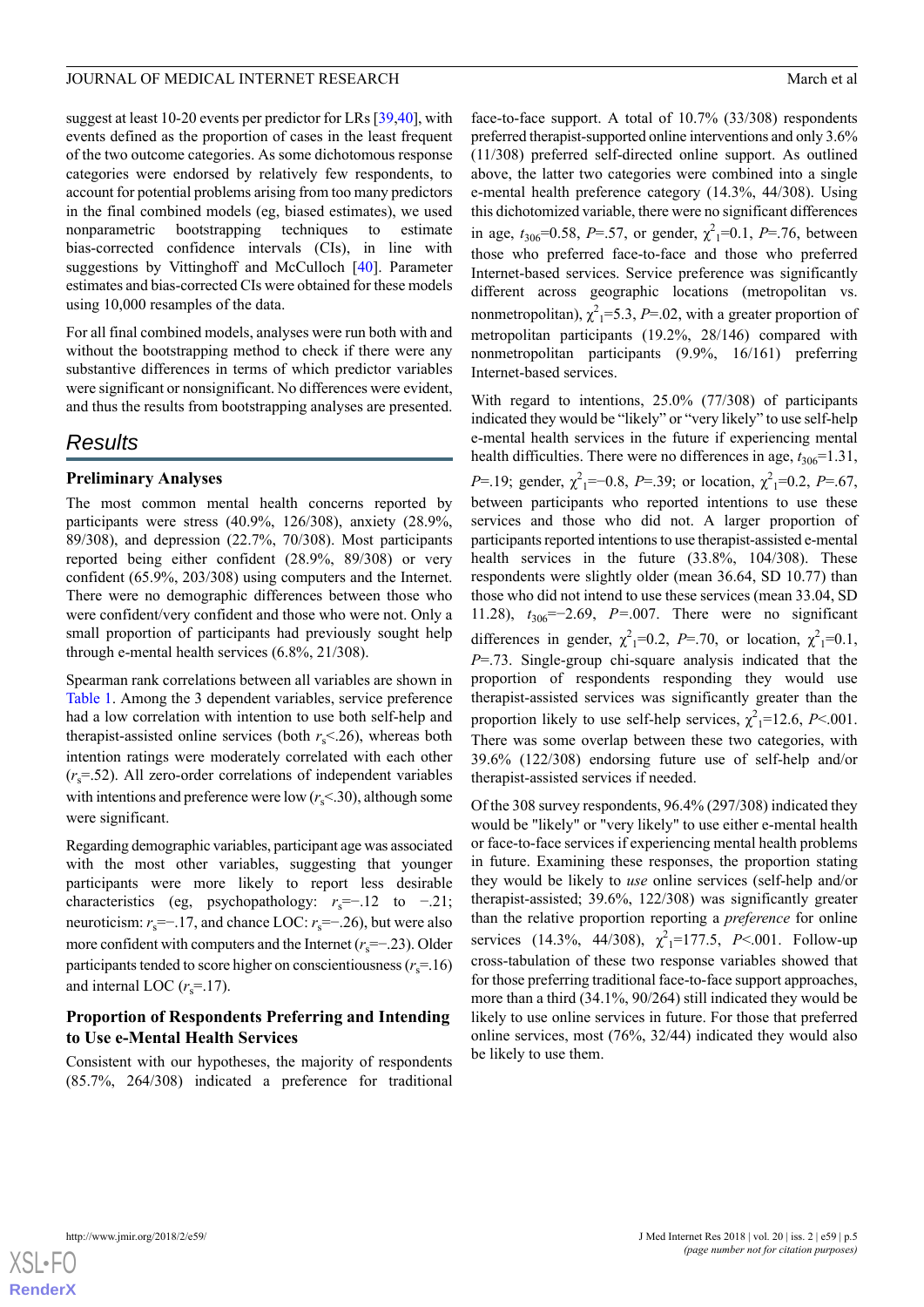<span id="page-5-0"></span>**Table 1.** Spearman rank correlations for variables used in logistic regression analyses. SH: self-help online (intention to use). TH: therapist-supported online (intention to use). DASS-21: Depression Anxiety Stress Scale-21.

| Predictors             | 1                | $\overline{c}$   | 3                | 4            | 5                               | 6                      | 7                | 8                | 9                        | 10                | 11             | 12               | 13                         | 14               | 15                                          | 16 | 17 |
|------------------------|------------------|------------------|------------------|--------------|---------------------------------|------------------------|------------------|------------------|--------------------------|-------------------|----------------|------------------|----------------------------|------------------|---------------------------------------------|----|----|
| 1. Service preference  | $\mathbf{1}$     |                  |                  |              |                                 |                        |                  |                  |                          |                   |                |                  |                            |                  |                                             |    |    |
| 2. SH                  | .26 <sup>a</sup> | $\overline{1}$   |                  |              |                                 |                        |                  |                  |                          |                   |                |                  |                            |                  |                                             |    |    |
| 3. TH                  | .20 <sup>a</sup> | .52 <sup>a</sup> | 1                |              |                                 |                        |                  |                  |                          |                   |                |                  |                            |                  |                                             |    |    |
| 4. Gender              | .02              | .05              | .02              | $\mathbf{1}$ |                                 |                        |                  |                  |                          |                   |                |                  |                            |                  |                                             |    |    |
| 5. Age                 | .05              | .09              | .16 <sup>a</sup> | $-.02$       | $\overline{\phantom{0}}$        |                        |                  |                  |                          |                   |                |                  |                            |                  |                                             |    |    |
| 6. Location            | $-13^{b}$        | .02              | .02              | $.13^b$      | $.12^{\rm b}$                   | $\overline{1}$         |                  |                  |                          |                   |                |                  |                            |                  |                                             |    |    |
| 7. Online confidence   | .11              | .11              | $.10\,$          | $-.01$       |                                 | $-.23^a$ $-.12^b$ 1    |                  |                  |                          |                   |                |                  |                            |                  |                                             |    |    |
| 8. Prior use           | .15 <sup>a</sup> | .20 <sup>a</sup> | .22 <sup>a</sup> | $-.05$       | .01                             | $-.05$                 | .01              | 1                |                          |                   |                |                  |                            |                  |                                             |    |    |
| 9. LOC $(I)^c$         | $-.06$           | $-.06$           | $-.02$           | $-.09$       | $.17^{a}$                       | $-.08$                 | $-.04$           | $-.04$           | $\overline{1}$           |                   |                |                  |                            |                  |                                             |    |    |
| 10. LOC $(C)^d$        | .06              | .04              | $-.08$           | $-.08$       | $-.26^a$ $-.07$                 |                        | $-.07$           | .08              | $-.10$                   | $\overline{1}$    |                |                  |                            |                  |                                             |    |    |
| 11. LOC $(D)^1$        | $-.21^a$ $-.11$  |                  | $-.01$           | $-05$        | $-.02$                          | .08                    | .03              | $-.01$           | .06                      | $-.06$            | $\overline{1}$ |                  |                            |                  |                                             |    |    |
| 12. DASS-21 depression | .15 <sup>a</sup> | .03              |                  |              | $-.08$ $-.14^b$ $-.15^a$ $-.11$ |                        | $-.07$           | .11 <sup>b</sup> | $.12^{b}$                | .31 <sup>a</sup>  | $-.06$         | $\overline{1}$   |                            |                  |                                             |    |    |
| 13. DASS-21 anxiety    | $-.03$           | .00              | $-.07$           |              | $-.04 - .21^a - .01$            |                        | $-.11$           | .09              | .04                      | .30 <sup>a</sup>  | .03            | .64 <sup>a</sup> | $\mathbf{1}$               |                  |                                             |    |    |
| 14. DASS-21 stress     | .08              | .05              | $-.05$           | .06          |                                 | $-.12^b$ $-.05$ $-.05$ |                  | .14 <sup>b</sup> | .06                      | .24 <sup>a</sup>  | $-.09$         | .70 <sup>a</sup> | .67 <sup>a</sup>           | $\overline{1}$   |                                             |    |    |
| 15. Neuroticism        | .15 <sup>a</sup> | .03              | $-.10$           | .03          | $-.17^a$ $-.04$                 |                        | $-.10$           | .09              | .04                      | .27 <sup>a</sup>  | $-.03$         | .71 <sup>a</sup> | .61 <sup>a</sup>           | .66 <sup>a</sup> | $\overline{1}$                              |    |    |
| 16. Extraversion       | $-.18^a$ $-.01$  |                  | .01              | .06          | $-.01$                          | .07                    | .14 <sup>b</sup> | $-.08$           |                          | $-.12^b$ $-.21^a$ | $.13^{\rm b}$  |                  | $-.44^a$ $-.28^a$ $-.31^a$ |                  | $-42^a$ 1                                   |    |    |
| 17. Conscientiousness  | $-.10$           | .08              | .04              | $.12^b$      | .16 <sup>a</sup>                | $-.01$                 | .05              |                  | $-.07 - .06 - .16^a$ .05 |                   |                |                  |                            |                  | $-.36^a$ $-.17^a$ $-.09$ $-.32^a$ $.34^a$ 1 |    |    |

a Significant at the *P*<.01 level.

b Significant at the *P*<.05 level.

 $c_{\text{LOC (I)}}$ : locus of control—internal.

 ${}^{d}$ LOC (C): locus of control—chance.

<sup>e</sup>LOC (D): locus of control—doctor.

#### **Predictors of Service Preferences**

We first report results of the initial LR analyses for the 5 variable groupings (see [Table 2](#page-6-0)), followed by the combined model where significant predictors were retained (see [Table 3](#page-7-0)).

For demographic variables, the overall model was nonsignificant,  $\chi^2$ <sub>3</sub>=6.6, *P*=.09, Cox and Snell  $R^2$  ( $R^2$ <sub>CS</sub>)=.02, Nagelkerke  $R^2 (R^2_N) = 0.04$ . However, location (ie, major city vs outside major city) was a significant individual predictor of service preference, *P*=.02. This discrepancy may be due to a masking effect from the inclusion of multiple nonsignificant predictors in the model. As earlier chi-square comparison of service preference across location was also significant, we decided to retain location as a covariate within subsequent models to control for potential confounding effects when exploring other individual factors.

For technology factors, the model was significant,  $\chi^2$ <sub>3</sub>=14.0,  $P = 0.003$ ,  $R^2_{\text{CS}} = 0.05$ ,  $R^2_{\text{N}} = 0.08$ . Controlling for location, previous use of online mental health services significantly predicted service preference  $(P=02)$ , with the likelihood of preferring e-mental health services estimated as three times greater for

those who had used these services in the past. Online confidence was nonsignificant based on *P* value, but was significant based on its CIs, odds ratio (OR) 1.85 (95% CI 1.01-3.89), *P*=.07. We note here that by default, R computes *P* values using a Wald test, whereas 95% CIs are computed using the likelihood ratio test. At large sample sizes, these tests are asymptotically equivalent; however, the likelihood ratio test is generally considered to perform better in smaller samples as the Wald test becomes too conservative [[39](#page-11-18)[,41](#page-11-20)]. As such, we retained both technology predictors for further analysis in the combined model.

Three LOC subscales (*doctor*, *chance*, and *internal*) were entered together into a third LR model along with the location covariate. The overall model was significant,  $\chi^2$ <sub>4</sub>=18.8, *P*=.001,  $R^2$ <sub>CS</sub>=.06,  $R^2$ <sub>N</sub>=.11. Of the 3 LOC subscales, doctor LOC was a significant predictor of service preference (*P*=.001), indicating that for every one-unit increase in the doctor-related external LOC (ie, potential for change is attributed to the influence of doctors), participants were 16% less likely to prefer Internet-based mental health services. Chance and internal LOC subscales were not significant independent predictors.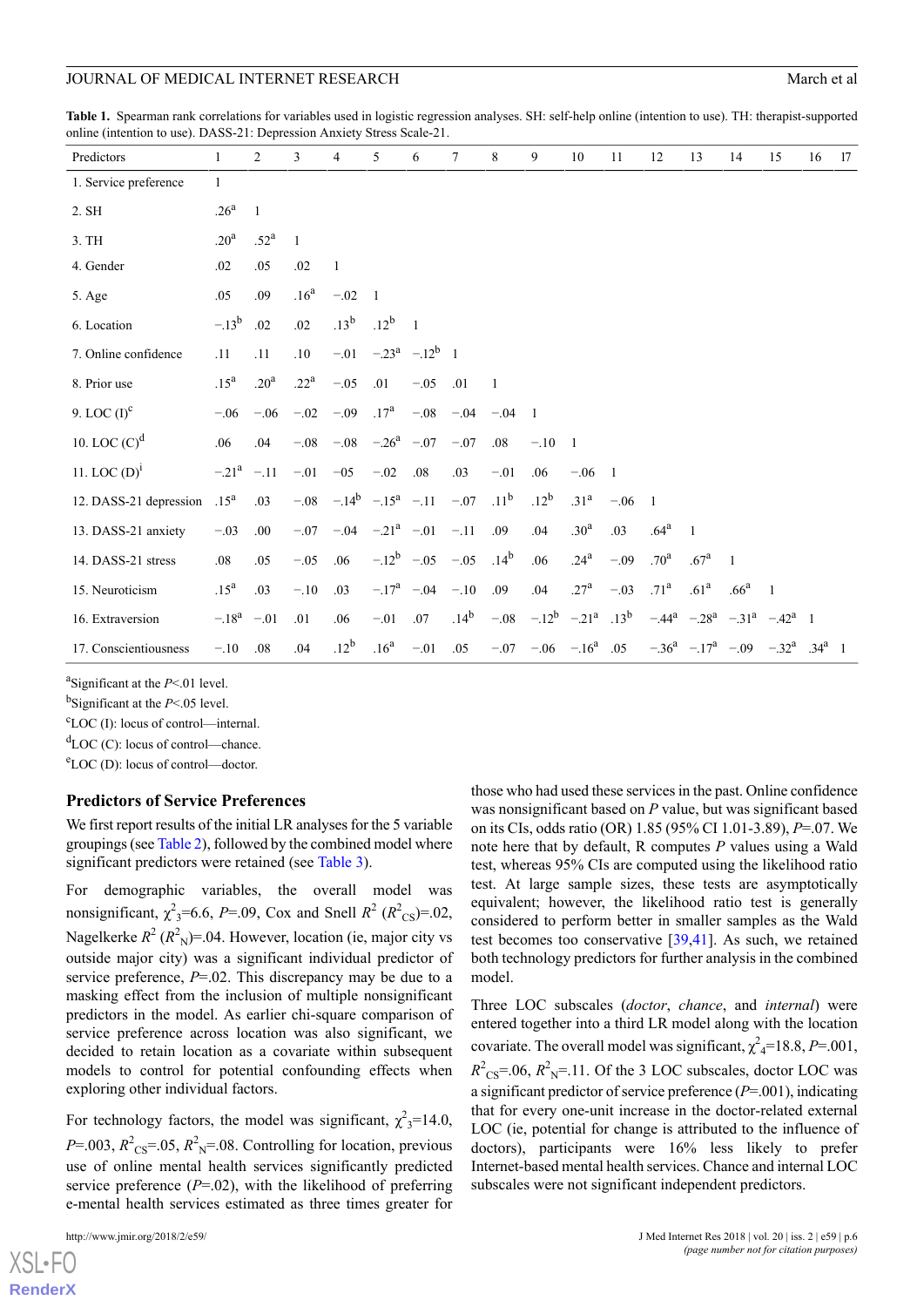<span id="page-6-0"></span>**Table 2.** Logistic regression analyses for preference for online services over face-to-face, intentions to use therapist-assisted e-mental health services, and intentions to use self-help e-mental health services.

| Predictors                         |                      |           | Preference (online vs face-to-face) | services <sup>a</sup> |           | Intention: online therapist-assisted | Intention: online self-help services |           |                     |  |
|------------------------------------|----------------------|-----------|-------------------------------------|-----------------------|-----------|--------------------------------------|--------------------------------------|-----------|---------------------|--|
|                                    | $B^{\,b}$            | <b>SE</b> | OR <sup>c</sup> (95% CI)            | $\boldsymbol{B}$      | <b>SE</b> | OR (95% CI)                          | $\boldsymbol{B}$                     | <b>SE</b> | OR (95% CI)         |  |
| Demographic variables $d$ (n=307)  |                      |           |                                     |                       |           |                                      |                                      |           |                     |  |
| Gender: female                     | 0.31                 | 0.45      | $1.36(0.59-3.56)$                   | 0.18                  | 0.33      | $1.19(0.63 - 2.32)$                  | 0.34                                 | 0.37      | $1.4(0.7-3.03)$     |  |
| Age <sup>e</sup>                   | 0.14                 | 0.15      | $1.01(0.99-1.04)$                   | 0.03 <sup>f</sup>     | 0.01      | $1.03(1.01-1.05)$                    | 0.02                                 | 0.01      | $1.02(0.99-1.04)$   |  |
| Location: major city <sup>a</sup>  | $0.84^{8}$           | 0.35      | $2.31(1.19-4.63)$                   | 0.01                  | 0.25      | $1.01(0.62 - 1.65)$                  | $-0.04$                              | 0.27      | $0.96(0.57-1.64)$   |  |
| Technology variables (n=308)       |                      |           |                                     |                       |           |                                      |                                      |           |                     |  |
| Online confidence                  | 0.61                 | 0.34      | $1.85(1.01-3.89)$                   | $0.51^{8}$            | 0.22      | $1.67(1.1-2.64)$                     | 0.46                                 | 0.24      | $1.59(1.01-2.65)$   |  |
| Previous use: yes                  | $1.16^{8}$           | 0.51      | $3.2(1.13-8.42)$                    | 1.73 <sup>e</sup>     | 0.51      | $5.67(2.2 - 16.51)$                  | 1.50 <sup>f</sup>                    | 0.47      | $4.5(1.82 - 11.54)$ |  |
| Locus of control $h(n=301)$        |                      |           |                                     |                       |           |                                      |                                      |           |                     |  |
| Internal                           | $-0.04$              | 0.04      | $0.97(0.9-1.04)$                    | $-0.02$               | 0.03      | $0.98(0.93-1.03)$                    | $-0.02$                              | 0.03      | $0.98(0.93-1.03)$   |  |
| Chance                             | 0.03                 | 0.03      | $1.03(0.97-1.09)$                   | $-0.02$               | 0.02      | $0.98(0.93 - 1.02)$                  | 0.01                                 | 0.02      | $1.01(0.96-1.06)$   |  |
| Doctor                             | $-0.17$ <sup>f</sup> | 0.05      | $0.84(0.76-0.93)$                   | 0.00                  | 0.04      | $1(0.93-1.08)$                       | $-0.08$                              | 0.04      | $0.93(0.85-1)$      |  |
| Psychopathology $^{\rm h}$ (n=308) |                      |           |                                     |                       |           |                                      |                                      |           |                     |  |
| Depression                         | $0.14^{8}$           | 0.06      | $1.15(1.03-1.3)$                    | $-0.03$               | 0.05      | $0.97(0.88-1.06)$                    | $-0.04$                              | 0.05      | $0.96(0.88-1.06)$   |  |
| Anxiety                            | $-0.14$ <sup>g</sup> | 0.07      | $0.87(0.75-0.99)$                   | $-0.01$               | 0.05      | $0.99(0.89-1.09)$                    | 0.03                                 | 0.05      | $1.03(0.93 - 1.15)$ |  |
| <b>Stress</b>                      | 0.03                 | 0.06      | $1.03(0.91 - 1.15)$                 | 0.01                  | 0.05      | $1.01(0.92-1.1)$                     | 0.03                                 | 0.05      | $1.03(0.93 - 1.13)$ |  |
| Personality <sup>h</sup> (n=308)   |                      |           |                                     |                       |           |                                      |                                      |           |                     |  |
| Extraversion                       | $-0.05g$             | 0.03      | $0.95(0.9-1)$                       | $-0.01$               | 0.02      | $0.99(0.95-1.03)$                    | 0.00                                 | 0.02      | $1(0.96-1.04)$      |  |
| Neuroticism                        | 0.02                 | 0.02      | $1.02(0.98-1.07)$                   | $-0.02$               | 0.02      | $0.98(0.95-1.01)$                    | 0.02                                 | 0.02      | $1.02(0.98-1.05)$   |  |
| Conscientiousness                  | $-0.02$              | 0.02      | $0.98(0.94-1.03)$                   | 0.00                  | 0.02      | $1(0.97-1.04)$                       | 0.03                                 | 0.02      | $1.03(0.99-1.07)$   |  |

<sup>a</sup>Retained as covariate in all subsequent *preference* models.

 $b_{\text{B}}$ : coefficient.

<sup>c</sup>OR: odds ratio.

<sup>d</sup>Overall model fit not significant at the *P*<.05 level for dependent variables *preference*, *therapist-assisted intentions,* and *self-help intentions*.

<sup>e</sup>Retained as covariate in all subsequent *therapist-assisted intentions* models.

f Significant at the *P*<.01 level.

g Significant at the *P*<.05 level.

<sup>h</sup>Overall model fit not significant at the *P*<.05 level for dependent variables *therapist-assisted intentions* and *self-help intentions*.

For psychopathology, the overall model was significant,  $\chi^2$ <sub>4</sub>=13.9, *P*=.008,  $R^2$ <sub>CS</sub>=.04,  $R^2$ <sub>N</sub>=.08. Both depression (*P*=.02) and anxiety  $(P=0.04)$  were significant individual predictors of service preference. For every one-unit increase in depression scores, participants were 15% more likely to prefer Internet-based mental health services; conversely, for every one-unit increase in anxiety scores, participants were 13% less likely to report a preference for Internet-based services. Stress was not significant in this model.

The overall model for personality factors including neuroticism, extraversion, and conscientiousness from the NEO-FFI was significant,  $\chi^2_{4}$ =17.6, *P*=.002,  $R^2_{CS}$ =.06,  $R^2_{N}$ =.10. Of the three personality factors, extraversion was the only significant

predictor of service preference (*P*=.04); for every one-unit increase in extraversion, there was a 5% lower likelihood of preferring Internet-based mental health services.

#### *Combined Model*

As outlined above, the following variables were entered together into a single LR to examine their combined and relative contribution toward service preference: location, online confidence, previous use of online services, external LOC (doctor), depression, anxiety, and extraversion. The model fit was significant,  $\chi^2$ <sub>7</sub>=38.9, *P*<.001,  $R^2$ <sub>CS</sub>=.12,  $R^2$ <sub>N</sub>=.22. Bootstrapped coefficients and bias-corrected CIs are shown in [Table 3](#page-7-0).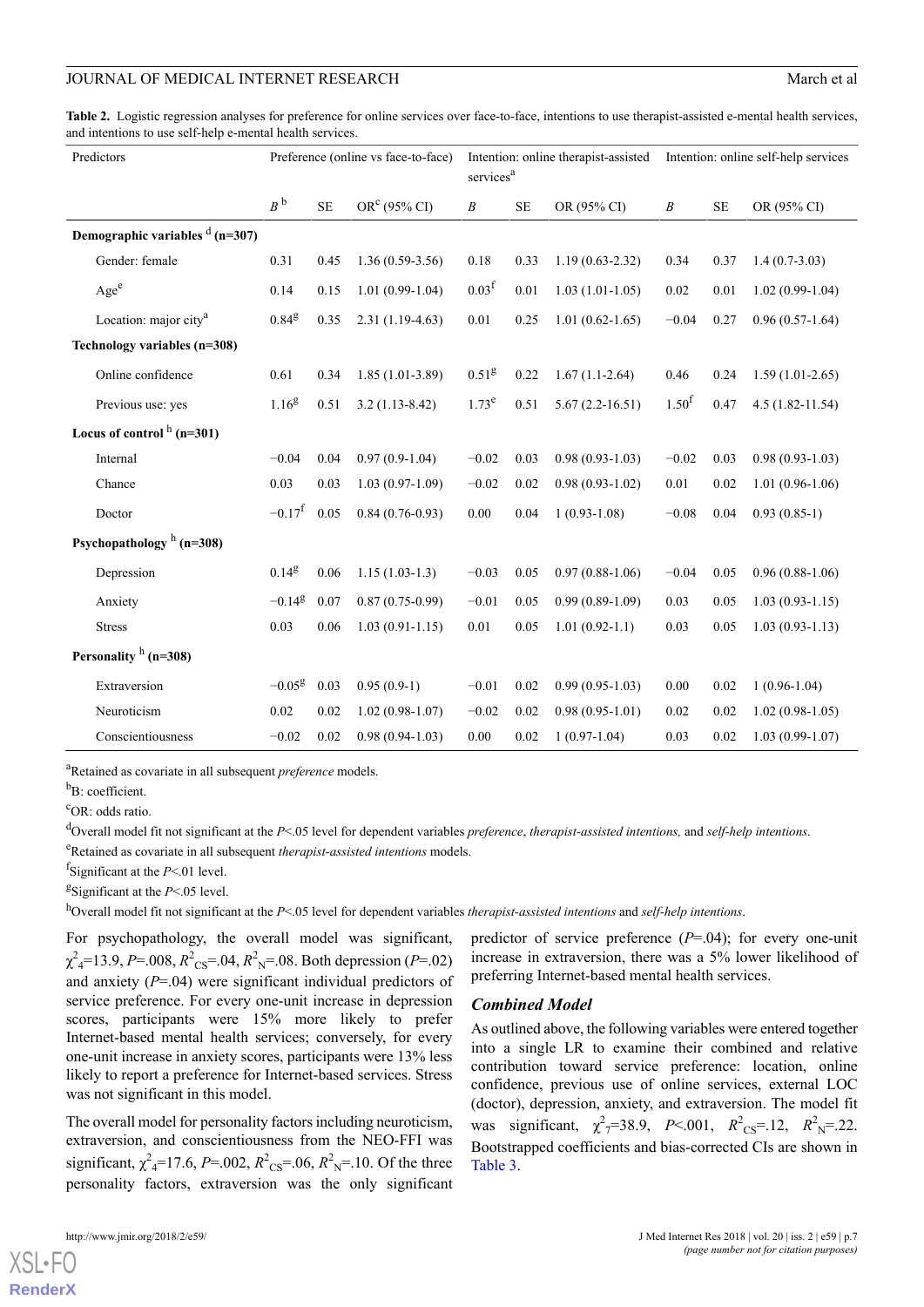<span id="page-7-0"></span>**Table 3.** Logistic regression analyses for combined variables predicting service preference, intention to use therapist-assisted e-mental health services, and intention to use self-help e-mental health services.

| Predictor                                    | $B$ (coefficient) | Standard error | Odds ratio (95% CI) <sup>a</sup> |  |
|----------------------------------------------|-------------------|----------------|----------------------------------|--|
| Service preference (n=300)                   |                   |                |                                  |  |
| Location: major city                         | 0.48              | 0.39           | $1.62(0.76-3.41)$                |  |
| Online confidence                            | $0.96^{b}$        | 0.37           | $2.62(1.24-4.82)$                |  |
| Previous use: yes                            | 0.97              | 0.88           | $2.63(0.60-9.23)$                |  |
| $LOC$ doctor $c$                             | $-0.17^{\rm b}$   | 0.88           | $0.84(0.76-0.95)$                |  |
| Depression                                   | 0.12              | 0.07           | $1.12(0.98-1.28)$                |  |
| Anxiety                                      | $-0.15$           | 0.09           | $0.86(0.74-1.04)$                |  |
| Extraversion                                 | $-0.07^{\rm b}$   | 0.03           | $0.93(0.88-1.00)$                |  |
| Therapist-assisted online services $(n=308)$ |                   |                |                                  |  |
| Age                                          | $0.04^{b}$        | 0.01           | $1.04(1.01-1.06)$                |  |
| Previous use: yes                            | $1.83^{b}$        | 0.77           | $6.22(2.08-16.24)$               |  |
| Online confidence                            | $0.54^{b}$        | 0.24           | $1.71(1.06-2.69)$                |  |
| Self-help online services (n=308)            |                   |                |                                  |  |
| Previous use: yes                            | $1.54^{b}$        | 0.50           | $4.65(1.71-11.90)$               |  |
| Online confidence                            | 0.50              | 0.26           | $1.64(0.97-2.68)$                |  |

<sup>a</sup>Nonparametric bootstrapping was used to compute coefficients and bias-corrected CIs.

<sup>b</sup>Significant coefficient (*B*) based on 95% CI for  $exp(B)$  (ie, odds ratio).

<sup>c</sup>LOC: locus of control.

Significant predictors in the full model were external LOC (doctor), extraversion, and confidence with computers and the Internet. As participants scored higher on extraversion or LOC was more strongly oriented toward their doctor, they became significantly less likely to endorse a preference for online services. Conversely, preference for online services became significantly more likely as online confidence increased.

#### **Predictors of Intention to Access Therapist-Assisted e-Mental Health Services**

As with preferences, the overall LR model for demographic variables predicting intentions to use therapist-assisted e-mental health services in future was nonsignificant,  $\chi^2$ <sub>3</sub>=7.6, *P*=.056,  $R^2$ <sub>CS</sub>=.02,  $R^2$ <sub>N</sub>=.03. However, given that participant age was a significant individual predictor  $(P=0.007)$ , and earlier *t* tests showed significant age differences between those that did and did not intend to use therapist-assisted services, we retained it as a covariate for subsequent models.

Models involving LOC ( $\chi^2$ <sub>4</sub>=6.7, *P*=.16,  $R^2$ <sub>CS</sub>=.02,  $R^2$ <sub>N</sub>=.03), psychopathology ( $\chi^2$ <sub>4</sub>=8.6, *P*=.07,  $R^2$ <sub>CS</sub>=.03,  $R^2$ <sub>N</sub>=.04), and personality ( $\chi^2$ <sub>4</sub>=8.9, *P*=.06,  $R^2$ <sub>CS</sub>=.03,  $R^2$ <sub>N</sub>=.04) were not significant. However, the model for technology factors, with age included as covariate, was significant,  $\chi^2$ <sub>3</sub>=26.8, *P*<.001,  $R^2$ <sub>CS</sub>=.08,  $R^2$ <sub>N</sub>=.12. Online confidence (*P*=.02) and prior use (*P*<.001) were both significant individual predictors, indicating a greater likelihood of intending to use therapist-assisted e-mental health services as these increased.

#### *Combined Model*

Bootstrapped estimates were computed for the model containing age, online confidence, and prior use. Results are shown in [Table 3](#page-7-0). Age remained a significant predictor of intentions, as did prior use of online services and online confidence. Participants were over six times more likely to report they intended to use therapist-assisted online mental health services in future if they had used similar services previously, and 71% more likely to report intention to use these services for each unit increase in confidence.

#### **Predictors of Intention to Access Self-Help e-Mental Health Services**

For the prediction of intentions to use self-help online interventions, the LR models containing demographics ( $\chi^2$ <sub>3</sub>=2.7, *P*=.44,  $R^2$ <sub>CS</sub>=.01,  $R^2$ <sub>N</sub>=.01), LOC ( $\chi^2$ <sub>3</sub>=4.6, *P*=.21,  $R^2$ <sub>CS</sub>=.02,  $R<sup>2</sup><sub>N</sub>=.02$ ), psychopathology ( $\chi<sup>2</sup><sub>3</sub>=1.1, P=.79, R<sup>2</sup><sub>CS</sub><.01, R<sup>2</sup><sub>N</sub>=.01$ ), and personality ( $\chi^2$ <sub>3</sub>=3.3, *P*=.35,  $R^2$ <sub>CS</sub>=.01,  $R^2$ <sub>N</sub>=.02) were not significant. Parameter estimates are shown in [Table 2.](#page-6-0) There were no significant individual predictors from each of these models at the *P*<.05 level.

For technology factors, the overall model was significant,  $\chi^2$ <sub>2</sub>=14.7, *P*=.001,  $R^2$ <sub>CS</sub>=.05,  $R^2$ <sub>N</sub>=.07. Previous use of online mental health services was a significant predictor (*P*=.001), indicating that the likelihood of reporting an intention to use self-help e-mental health services in future was more than four times higher for those with prior experience using similar online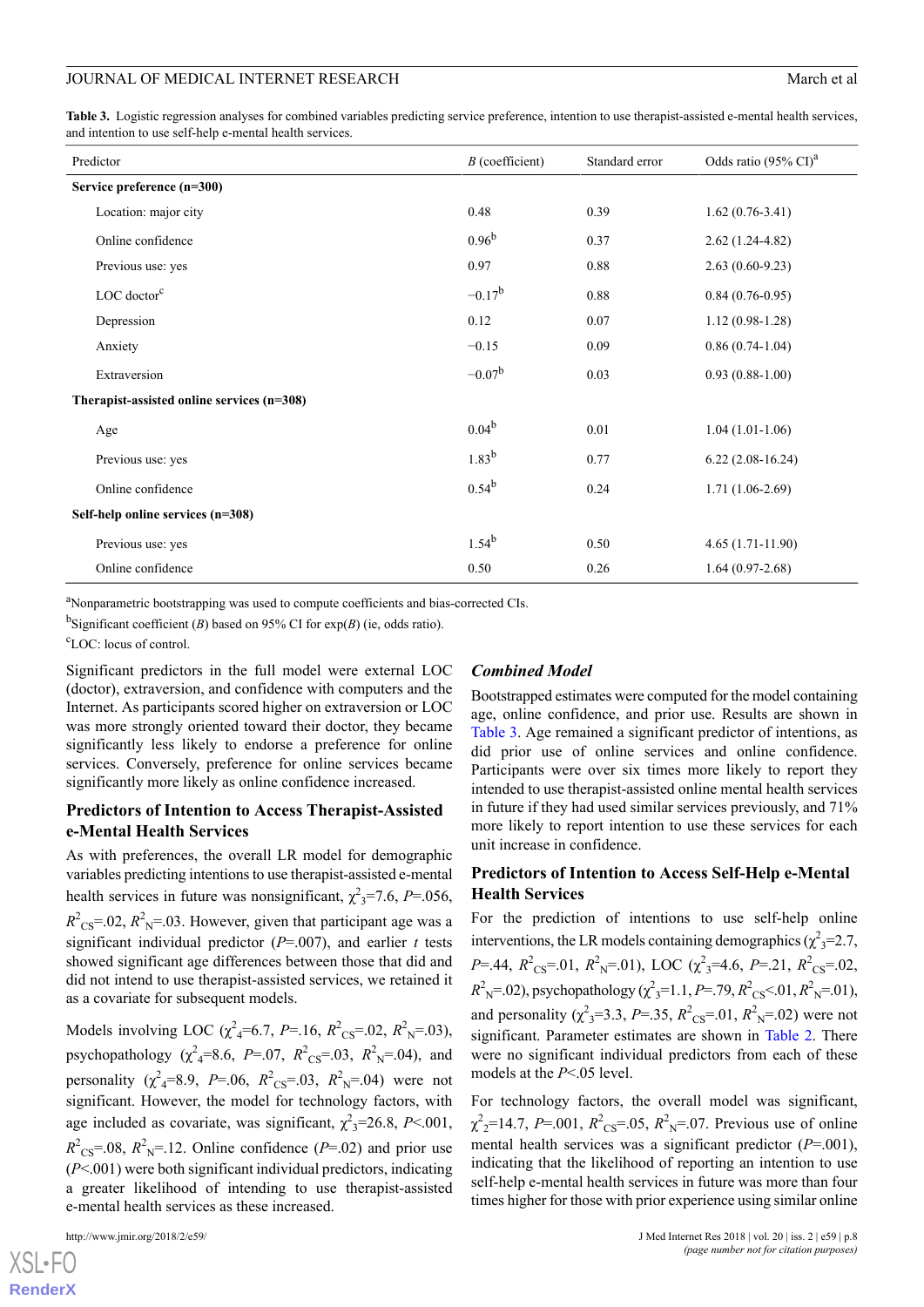services. Confidence with computers and the Internet was not significant based on estimated *P* value; however, CIs indicated that retaining these factors in the combined model could be valuable, OR 1.59 (95% CI 1.01-2.65), *P*=.06.

#### *Combined Model*

A model containing previous online service use and technology confidence was estimated using bootstrapping, with estimates shown in [Table 3](#page-7-0). CIs for online confidence no longer indicated significance, whereas previous use of online services remained a significant predictor.

# *Discussion*

#### **Principal Findings**

This study examined attitudes towards e-mental health services in a community and student sample of adults, with a focus on both individual preferences and intentions regarding the use of these services in future. Most participants in our sample endorsed a preference for face-to-face treatment over Internet-based options with or without support, with similar proportions as identified in prior research [[14\]](#page-10-12). One-quarter (self-help) to one-third (therapist-assisted) of the overall sample indicated they would use online services in future if experiencing mental health difficulties, and this rate was stable (35.3%) when examining only participants who reported a preference for face-to-face services, which represented the majority of our sample.

Overall, our findings supported our first set of hypotheses, specifically, that preferences for e-mental health services appear to be somewhat distinct from participants' views regarding the likelihood that they would use these services, with individuals reporting greater intentions to use them than what is reflected in their reported preferences. These findings are also largely in line with results from recent studies with adults and students regarding attitudes toward e-mental health services, where findings indicate that intention to use online services ranges between 22% and 70.8% [\[14](#page-10-12)[,19](#page-11-0),[20,](#page-11-1)[42](#page-11-21)]. The highest rates in previous studies were with student populations or where the reason for help-seeking was a diagnosed mental health condition. In community samples, and where the reason for help-seeking was less severe difficulties (eg, mental health concerns), rates more closely reflect those reported in our study.

We further examined predictors of preferences and intentions toward online services across a broad range of domains, drawing on constructs from the Internet interventions model [[18\]](#page-10-16), including demographic, personality, psychopathology, attributional, and technological factors. We found only partial support for these individual characteristics as predictors of preference and intentions toward the prospective use of online treatment services. Living outside of a major city was associated with a lower preference for online services, as was less confidence with computers and the Internet, and not having used online services in the past. The fact that those facing more geographical restrictions were also more likely to prefer face-to-face services is noteworthy, as advances in e-mental health services are intended to improve access to services for those with geographical restrictions [\[43](#page-11-22)]. There is some evidence

from previous literature that those in geographically remote areas tend to also have less access to technology, and thus may have lower levels of computer confidence [[44-](#page-12-0)[46](#page-12-1)]. This is reflected in our combined preferences model, where online confidence remained significant but location and previous use did not. This likely indicates some shared variance between the 3 variables in predicting preferences, with confidence having the stronger effect. Thus, increasing the availability of e-mental health services alone may not actually circumvent barriers associated with regional access, especially if those living in these areas lack the skills or confidence to try them.

Other variables associated with the likelihood of preferring face-to-face services were doctor-related LOC, anxiety, depression, and extraversion, with only doctor LOC and extraversion significant in the combined model, predicting a lower likelihood of preferring e-mental health services. Doctor LOC reflects a tendency to attribute health outcomes externally to the influence of health professionals. Findings are mixed in the broader literature regarding the impact of external versus internal LOC on treatment preferences, although those with a more external LOC may do better with interventions that provide greater structure or contact [[47\]](#page-12-2). If e-mental health services are viewed as more unstructured than face-to-face therapy, this could be a deterrent for some people who prefer more directive approaches. We found, however, that after controlling for other factors such as technology confidence, doctor LOC predicted support preferences only, with no bearing on reported intentions to use services. These findings are encouraging, as they suggest that despite some stable individual characteristics being associated with a person's support preferences, changeable factors such as increasing access, familiarity, and providing education around e-mental health programs are likely to have a greater impact on intentions and subsequent use of online services, even when these options are less preferred.

When examining psychopathology, we found no relation to intentions to use e-mental health services. In the individual models for psychopathology, there was some evidence that individuals with higher levels of depression were more likely to prefer online supports, whereas those with higher levels of anxiety were more likely to prefer face-to-face options, although these were no longer significant in the combined model when controlling for other factors. Further research within a clinical sample may be warranted to see whether these findings are generalizable, an issue we discuss further below.

Age, prior use, and online confidence were significantly associated with intention to use online therapist-assisted services in future if experiencing mental health difficulties. It has been found that younger people are less likely to seek help for mental health problems in general, although they are increasingly turning to self-help Internet-based options [[48\]](#page-12-3). Our findings suggest that younger participants may hold similar negative views regarding therapist-supported online services to those they hold around face-to-face services (eg, concerns about stigma, wanting to rely on self), leading to lower intentions to use therapist-supported online services in future. Self-directed services, however, did not show this effect, and may present a viable target for improving e-mental health service use among younger people.

 $XS$ -FO **[RenderX](http://www.renderx.com/)**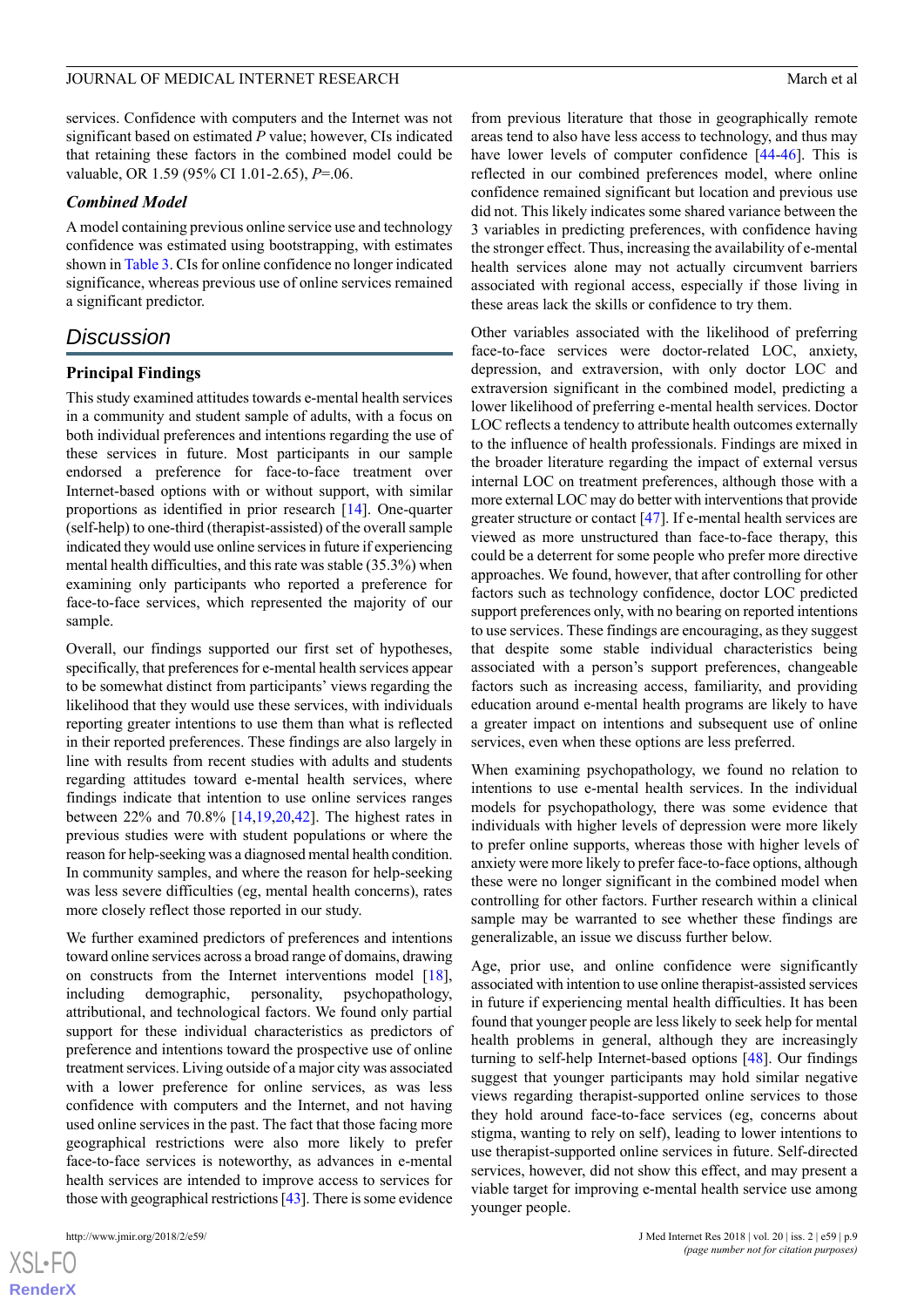For intention to use self-help online services, prior use and online confidence were significant individual predictors, although only prior use was significant in the combined model. Conservatively speaking, ORs suggested individuals were at least around twice as likely to endorse the use of online services in future if they have prior experience with similar services. We note there were large CIs for these estimates, likely a result of the small proportion of our sample reporting prior use of e-mental health services (6.8%, 21/308). Nonetheless, the fact that prior use was consistently important throughout our study, and related to both preferences and intentions, suggests it is an important target for intervention strategies moving forward. It may be useful, for example, to target people who have already used e-mental health services (early responders) and who are again seeking help for mental health difficulties, or to provide notifications of program updates or new releases to users who have previously tried an online intervention but dropped out. Additionally, easing people in through low barrier, low-intensity services that are easy to engage with may increase the chances of engagement with more comprehensive offerings in future should the need arise.

#### **Limitations**

Although the Internet interventions model [[18\]](#page-10-16) described earlier was used as a broad framework within this study for identifying individual user characteristics that may predict preferences and attitudes toward Internet interventions, it is important to contextualize these findings. First, the Internet interventions model aims to provide a framework for understanding use and outcomes of Internet interventions, in other words, how online treatments lead to change and how their efficacy can be maximized. Respondents in our study did not partake in any online treatments, and thus data are limited to attitudes and intentions only. As exemplified by the TPB framework [[17\]](#page-10-15), behaviors (eg, engagement with online treatment) can be viewed as distinct from how someone views online treatment. Although there has been some prior work demonstrating a relationship between individual characteristics and willingness to participate in online treatments  $[49]$  $[49]$ , whether these same characteristics equally predict later effective engagement is not clear. This same limitation applies to this study. Longitudinal monitoring of how well predictors of attitudes and intentions toward online treatments translate into the subsequent uptake of services appears to be an opportunity for further exploration.

Second, our study was intentionally broad in terms of assessing intentions toward online treatment for general mental health difficulties and was conducted with a community sample where not all participants were experiencing current mental health difficulties or were actively seeking treatment. Individual characteristics proposed within the Internet interventions [\[18](#page-10-16)] model—for example, elevated levels of depression or anxiety

(ie, the severity of the problem)—may be more predictive of attitudes toward targeted online treatment programs that hold relevance for someone experiencing a specific mental health difficulty. As such, assessing attitudes and intentions toward online treatment within a clinical sample of respondents may yield different findings regarding the influence of psychopathology.

Third, reliance on a forced choice for the preference construct means that we were unable to determine the strength of the preference toward either service type and does not allow us to directly compare preferences to intentions. Future research should examine the strength of preferences and intentions using similar rating scales to enable more direct comparison. Other limitations include the representativeness of the sample, which consisted mostly of females, confident computer users, and people who endorsed a higher than average number of mental health concerns, and so the generalizability of results may be limited. Finally, some elements of the Internet interventions model (eg, cognitive and physiological factors; [[18\]](#page-10-16)) were not incorporated in our study, and we were unable to assess external LOC pertaining to others due to poor reliability of the subscale in our sample.

### **Conclusions**

In summary, we found low rates of preference for online services compared with face-to-face treatments, and this was more evident for those living outside of major cities, where these services are intended to improve reach. Despite low preferences, intentions to access these services remain promising, raising the question of how to best encourage translation of intentions into behavior (ie, actual use of services). The importance of being confident with computers and the Internet suggests that preferences may undergo a natural shift toward e-mental health services over time, as access to technology continues to increase in regional areas and as young people continue to grow up as digital natives. However, encouraging early use of brief online programs may also be an effective strategy that could enhance uptake of future e-mental health programs. Integrating programs into nonthreatening contexts (eg, schools, primary care) may be one way to provide people with a taste of these options and increase the chances they will try them later. Health care professionals may play a role here, through promoting evidence-based online treatment programs, encouraging patients to try online services following discharge from face-to-face care, or providing in-person demonstrations or brief trial-runs of online programs in clinics or waiting rooms, to both normalize and demystify these services. This study adds to the emerging literature on consumer attitudes toward e-mental health services through examining preferences and intentions; however, more directed research around how these translate into use of e-mental health services is needed.

## **Acknowledgments**

This study was funded by the Institute for Resilient Regions, University of Southern Queensland.

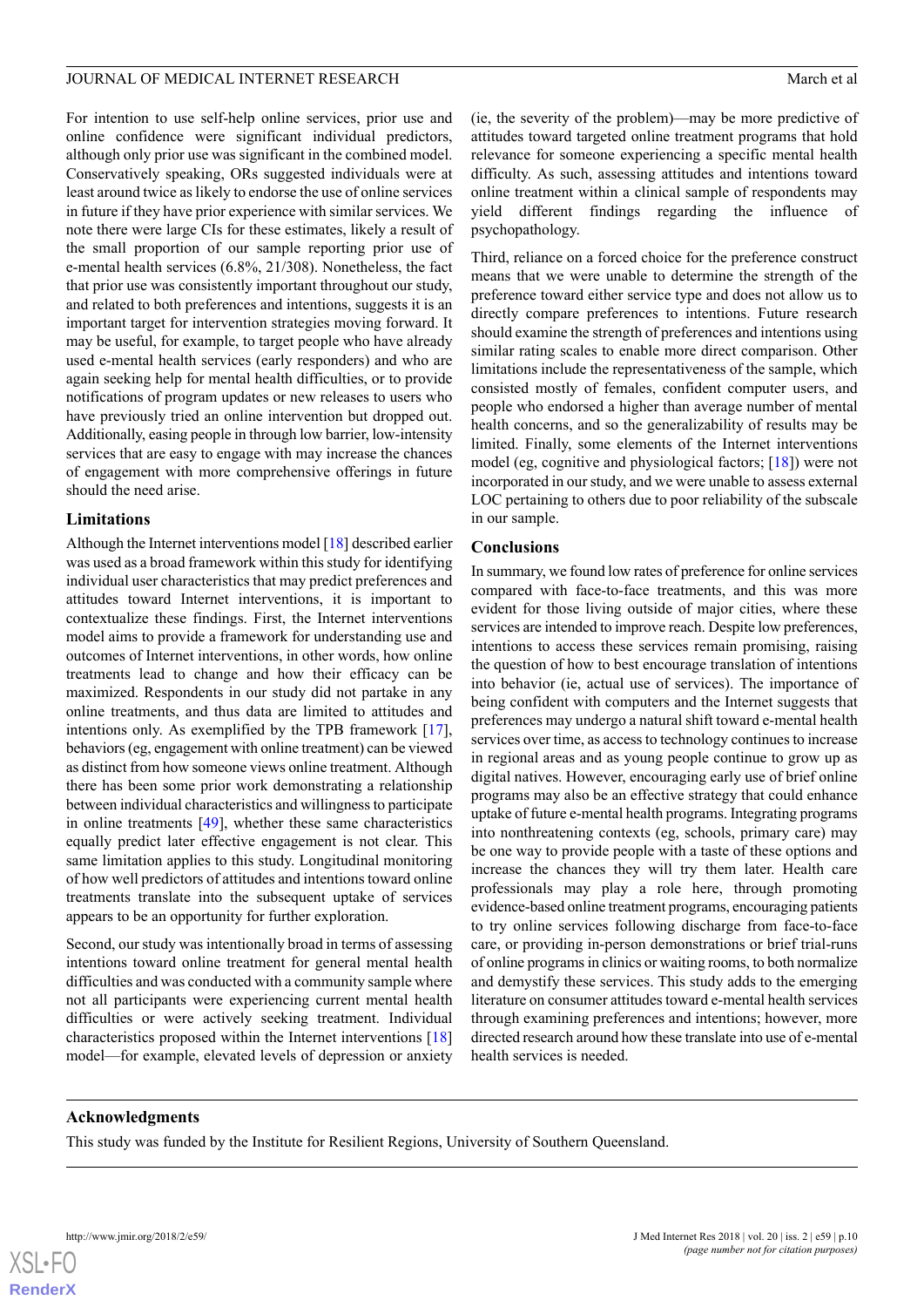# **Conflicts of Interest**

None declared.

### <span id="page-10-0"></span>**References**

- <span id="page-10-1"></span>1. WHO. Apps.WHO. Geneva, Switzerland: WHO; 2013. Mental health action plan 2013-2020 URL: [http://apps.who.int/iris/](http://apps.who.int/iris/bitstream/10665/89966/1/9789241506021_eng.pdf?ua=1) [bitstream/10665/89966/1/9789241506021\\_eng.pdf?ua=1](http://apps.who.int/iris/bitstream/10665/89966/1/9789241506021_eng.pdf?ua=1) [accessed 2017-10-04] [[WebCite Cache ID 6tmQkDsVu\]](http://www.webcitation.org/6tmQkDsVu)
- 2. Department of Health and Ageing. Health.gov. Canberra: Commonwealth of Australia; 2013. National Mental Health Report 2013: Tracking progress of mental health reform in Australia 1993 - 2011 URL: [https://www.health.gov.au/internet/](https://www.health.gov.au/internet/main/publishing.nsf/Content/B090F03865A7FAB9CA257C1B0079E198/$File/rep13.pdf) [main/publishing.nsf/Content/B090F03865A7FAB9CA257C1B0079E198/\\$File/rep13.pdf](https://www.health.gov.au/internet/main/publishing.nsf/Content/B090F03865A7FAB9CA257C1B0079E198/$File/rep13.pdf) [accessed 2017-10-05] [\[WebCite](http://www.webcitation.org/6tmTuzyXr) [Cache ID 6tmTuzyXr](http://www.webcitation.org/6tmTuzyXr)]
- <span id="page-10-2"></span>3. Park-Lee E, Lipari R, Hedden S, Copello E, Kroutil L. SAMHSA.: Substance Abuse and Mental Health Services Association; 2016. Receipt of services for substance use and mental health issues among adults: Results from the 2015 National Survey on Drug Use and Health URL: [https://www.samhsa.gov/data/sites/default/files/NSDUH-ServiceUseAdult-2015/](https://www.samhsa.gov/data/sites/default/files/NSDUH-ServiceUseAdult-2015/NSDUH-ServiceUseAdult-2015/NSDUH-ServiceUseAdult-2015.pdf) [NSDUH-ServiceUseAdult-2015/NSDUH-ServiceUseAdult-2015.pdf](https://www.samhsa.gov/data/sites/default/files/NSDUH-ServiceUseAdult-2015/NSDUH-ServiceUseAdult-2015/NSDUH-ServiceUseAdult-2015.pdf) [accessed 2018-01-29] [[WebCite Cache ID 6wqb1hhaf](http://www.webcitation.org/6wqb1hhaf)]
- <span id="page-10-4"></span><span id="page-10-3"></span>4. Department of Health and Ageing. Health.gov. Canberra: Commonwealth of Australia; 2012. E-Mental Health Strategy for Australia URL: [https://www.health.gov.au/internet/main/publishing.nsf/content/](https://www.health.gov.au/internet/main/publishing.nsf/content/7C7B0BFEB985D0EBCA257BF0001BB0A6/$File/emstrat.pdf) [7C7B0BFEB985D0EBCA257BF0001BB0A6/\\$File/emstrat.pdf](https://www.health.gov.au/internet/main/publishing.nsf/content/7C7B0BFEB985D0EBCA257BF0001BB0A6/$File/emstrat.pdf) [accessed 2017-10-04] [[WebCite Cache ID 6tmU2i6Uh](http://www.webcitation.org/6tmU2i6Uh)]
- <span id="page-10-5"></span>5. Purebl G, Petrea I, Shields L, Tóth MD, Székely T, Kurimay T. Mentalhealthandwellbeing. Portugal: Joint Action on Mental Health and Well-being; 2015. DEPRESSION, SUICIDE PREVENTION AND E-HEALTH. Situation analysis and recommendations for action URL:<http://www.mentalhealthandwellbeing.eu/assets/docs/publications/WP4%20Final.pdf> [accessed 2017-10-04] [\[WebCite Cache ID 6tmU8Xq9M\]](http://www.webcitation.org/6tmU8Xq9M)
- <span id="page-10-6"></span>6. Klein B. Search.informit.: Australian Psychological Society Ltd; 2010. e-Interventions and psychology: Time to log on URL:<http://search.informit.com.au/documentSummary;dn=298240319572770;res=IELAPA;type=pdf> [accessed 2017-09-27] [[WebCite Cache ID 6tmUWApJ5\]](http://www.webcitation.org/6tmUWApJ5)
- 7. Andrews G, Cuijpers P, Craske MG, McEvoy P, Titov N. Computer therapy for the anxiety and depressive disorders is effective, acceptable and practical health care: a meta-analysis. PLoS One 2010 Oct 13;5(10):e13196 [\[FREE Full text\]](http://dx.plos.org/10.1371/journal.pone.0013196) [doi: [10.1371/journal.pone.0013196\]](http://dx.doi.org/10.1371/journal.pone.0013196) [Medline: [20967242](http://www.ncbi.nlm.nih.gov/entrez/query.fcgi?cmd=Retrieve&db=PubMed&list_uids=20967242&dopt=Abstract)]
- <span id="page-10-7"></span>8. Barak A, Hen L, Boniel-Nissim M, Shapira N. A comprehensive review and a meta-analysis of the effectiveness of internet-based psychotherapeutic interventions. J Technol Hum Serv 2008 Jul 03;26(2-4):109-160. [doi: [10.1080/15228830802094429\]](http://dx.doi.org/10.1080/15228830802094429)
- <span id="page-10-8"></span>9. Ye X, Bapuji SB, Winters SE, Struthers A, Raynard M, Metge C, et al. Effectiveness of internet-based interventions for children, youth, and young adults with anxiety and/or depression: a systematic review and meta-analysis. BMC Health Serv Res 2014 Jul 18;14:313 [\[FREE Full text\]](https://bmchealthservres.biomedcentral.com/articles/10.1186/1472-6963-14-313) [doi: [10.1186/1472-6963-14-313\]](http://dx.doi.org/10.1186/1472-6963-14-313) [Medline: [25037951](http://www.ncbi.nlm.nih.gov/entrez/query.fcgi?cmd=Retrieve&db=PubMed&list_uids=25037951&dopt=Abstract)]
- <span id="page-10-10"></span><span id="page-10-9"></span>10. Casey L, Clough B. Makingkeeping the connection: Improving consumer attitudesengagement in e-mental health interventions. In: The Psychology of Social Networking Vol 1: Personal Experience in Online Communities. Berlin: De Gruyter Open; 2016:978-973.
- <span id="page-10-11"></span>11. Gun SY, Titov N, Andrews G. Acceptability of Internet treatment of anxiety and depression. Australas Psychiatry 2011 Jun;19(3):259-264. [doi: [10.3109/10398562.2011.562295](http://dx.doi.org/10.3109/10398562.2011.562295)] [Medline: [21682626\]](http://www.ncbi.nlm.nih.gov/entrez/query.fcgi?cmd=Retrieve&db=PubMed&list_uids=21682626&dopt=Abstract)
- <span id="page-10-12"></span>12. Waller R, Gilbody S. Barriers to the uptake of computerized cognitive behavioural therapy: a systematic review of the quantitative and qualitative evidence. Psychol Med 2009 May;39(5):705-712. [doi: [10.1017/S0033291708004224\]](http://dx.doi.org/10.1017/S0033291708004224) [Medline: [18812006](http://www.ncbi.nlm.nih.gov/entrez/query.fcgi?cmd=Retrieve&db=PubMed&list_uids=18812006&dopt=Abstract)]
- <span id="page-10-13"></span>13. Handley T, Perkins D, Kay-Lambkin F, Lewin T, Kelly B. Familiarity with and intentions to use Internet-delivered mental health treatments among older rural adults. Aging Ment Health 2015 Nov;19(11):989-996. [doi: [10.1080/13607863.2014.981744\]](http://dx.doi.org/10.1080/13607863.2014.981744) [Medline: [25420968](http://www.ncbi.nlm.nih.gov/entrez/query.fcgi?cmd=Retrieve&db=PubMed&list_uids=25420968&dopt=Abstract)]
- <span id="page-10-14"></span>14. Horgan A, Sweeney J. Young students' use of the Internet for mental health information and support. J Psychiatr Ment Health Nurs 2010 Mar;17(2):117-123. [doi: [10.1111/j.1365-2850.2009.01497.x\]](http://dx.doi.org/10.1111/j.1365-2850.2009.01497.x) [Medline: [20465756](http://www.ncbi.nlm.nih.gov/entrez/query.fcgi?cmd=Retrieve&db=PubMed&list_uids=20465756&dopt=Abstract)]
- <span id="page-10-16"></span><span id="page-10-15"></span>15. Spence J, Titov N, Solley K, Dear BF, Johnston L, Wootton B, et al. Characteristics and treatment preferences of people with symptoms of posttraumatic stress disorder: an internet survey. PLoS One 2011;6(7):e21864 [[FREE Full text](http://dx.plos.org/10.1371/journal.pone.0021864)] [doi: [10.1371/journal.pone.0021864\]](http://dx.doi.org/10.1371/journal.pone.0021864) [Medline: [21818274](http://www.ncbi.nlm.nih.gov/entrez/query.fcgi?cmd=Retrieve&db=PubMed&list_uids=21818274&dopt=Abstract)]
- 16. Berle D, Starcevic V, Milicevic D, Hannan A, Dale E, Brakoulias V, et al. Do patients prefer face-to-face or internet-based therapy? Psychother Psychosom 2015 Dec;84(1):61-62. [doi: [10.1159/000367944\]](http://dx.doi.org/10.1159/000367944) [Medline: [25547039\]](http://www.ncbi.nlm.nih.gov/entrez/query.fcgi?cmd=Retrieve&db=PubMed&list_uids=25547039&dopt=Abstract)
- 17. Ajzen I. From Intentions to Actions: A Theory of Planned Behavior. In: Kuhl J, Beckmann J, editors. Action Control: From Cognition to Behavior. Berlin, Heidelbergpringer: Springer; 1985:11-39.
- 18. Ritterband LM, Thorndike FP, Cox DJ, Kovatchev BP, Gonder-Frederick LA. A behavior change model for internet interventions. Ann Behav Med 2009 Aug;38(1):18-27 [\[FREE Full text\]](http://europepmc.org/abstract/MED/19802647) [doi: [10.1007/s12160-009-9133-4](http://dx.doi.org/10.1007/s12160-009-9133-4)] [Medline: [19802647](http://www.ncbi.nlm.nih.gov/entrez/query.fcgi?cmd=Retrieve&db=PubMed&list_uids=19802647&dopt=Abstract)]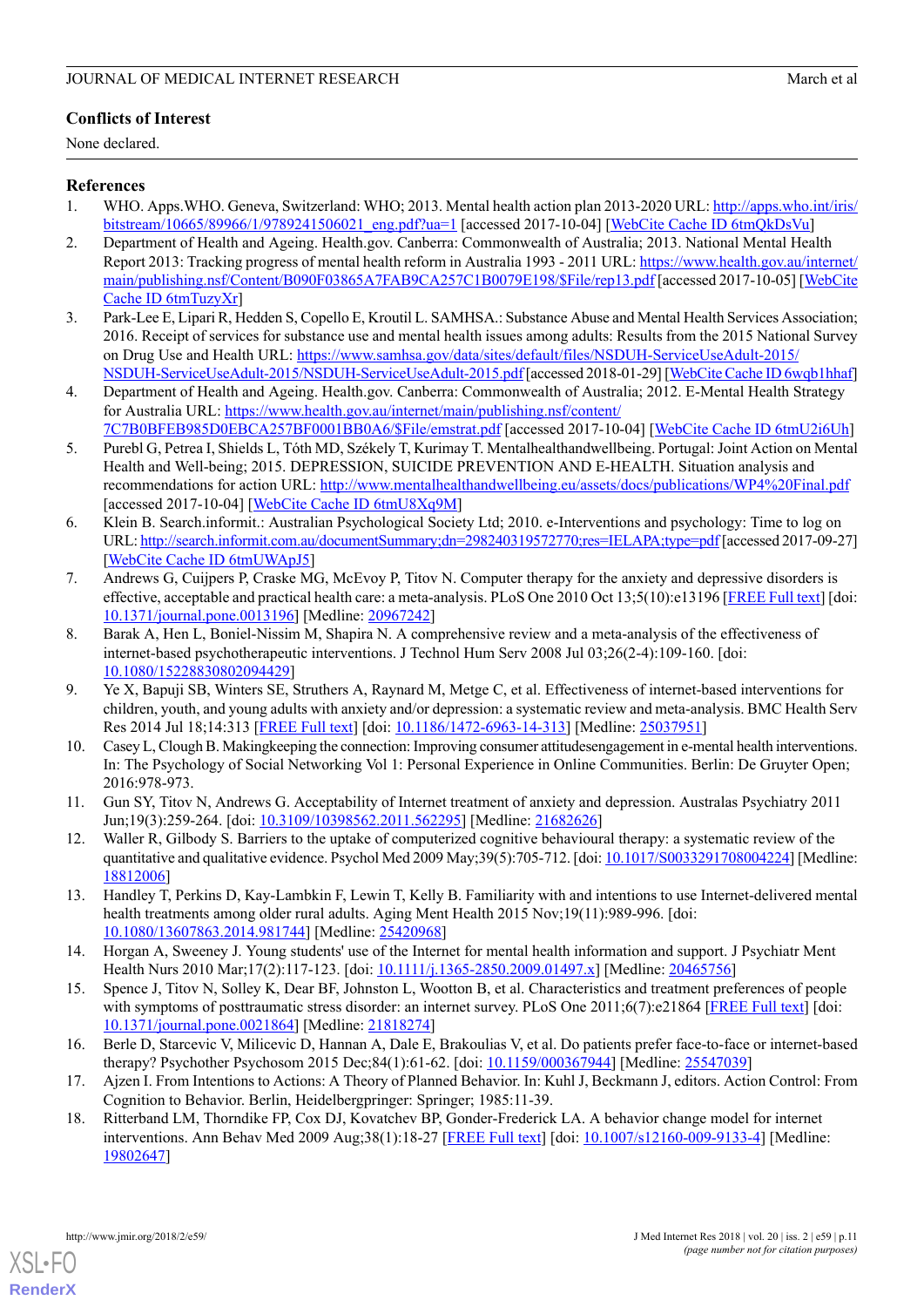- <span id="page-11-0"></span>19. Batterham PJ, Calear AL. Preferences for Internet-based Mental health interventions in an adult online sample: findings from an online community survey. JMIR Ment Health 2017 Jun 30;4(2):e26 [\[FREE Full text\]](http://mental.jmir.org/2017/2/e26/) [doi: [10.2196/mental.7722\]](http://dx.doi.org/10.2196/mental.7722) [Medline: [28666976](http://www.ncbi.nlm.nih.gov/entrez/query.fcgi?cmd=Retrieve&db=PubMed&list_uids=28666976&dopt=Abstract)]
- <span id="page-11-1"></span>20. Klein B, Cook S. Preferences for e-mental health services amongst an online Australian sample. E J Appl Psychol 2010 May 25;6(1):28-39. [doi: [10.7790/ejap.v6i1.184\]](http://dx.doi.org/10.7790/ejap.v6i1.184)
- 21. Mitchell N, Gordon PK. Attitudes towards computerized CBT for depression amongst a student population. Behav Cognit Psychother 2007 May 14;35(04):421. [doi: [10.1017/s1352465807003700\]](http://dx.doi.org/10.1017/s1352465807003700)
- <span id="page-11-2"></span>22. Neal DM, Campbell AJ, Williams LY, Liu Y, Nussbaumer D. "I did not realize so many options are available": cognitive authority, emerging adults, and e-mental health. Libr Inf Sci Res 2011 Jan;33(1):25-33. [doi: [10.1016/j.lisr.2010.07.015\]](http://dx.doi.org/10.1016/j.lisr.2010.07.015)
- <span id="page-11-3"></span>23. Tsan JY, Day SX. Personality and gender as predictors of online counseling use. J Technol Hum Serv 2008 Sep 08;25(3):39-55. [doi: [10.1300/J017v25n03\\_03\]](http://dx.doi.org/10.1300/J017v25n03_03)
- <span id="page-11-6"></span>24. Becker EM, Jensen-Doss A. Computer-assisted therapies: examination of therapist-level barriers to their use. Behav Ther 2013 Dec;44(4):614-624. [doi: [10.1016/j.beth.2013.05.002](http://dx.doi.org/10.1016/j.beth.2013.05.002)] [Medline: [24094787\]](http://www.ncbi.nlm.nih.gov/entrez/query.fcgi?cmd=Retrieve&db=PubMed&list_uids=24094787&dopt=Abstract)
- <span id="page-11-4"></span>25. Donovan CL, Poole C, Boyes N, Redgate J, March S. Australian mental health worker attitudes towards cCBT: what is the role of knowledge? Are there differences? Can we change them? Internet Interv 2015 Nov;2(4):372-381. [doi: [10.1016/j.invent.2015.09.001](http://dx.doi.org/10.1016/j.invent.2015.09.001)]
- <span id="page-11-5"></span>26. Sweeney GM, Donovan CL, March S, Laurenson SD. Logging into therapy: parent attitudes and intentions to use computer-based therapies for youth mental health. Internet Interv 2015 Nov;2(4):437-445. [doi: [10.1016/j.invent.2015.11.001\]](http://dx.doi.org/10.1016/j.invent.2015.11.001)
- <span id="page-11-7"></span>27. Barak A, Klein B, Proudfoot JG. Defining internet-supported therapeutic interventions. Ann Behav Med 2009 Aug;38(1):4-17. [doi: [10.1007/s12160-009-9130-7](http://dx.doi.org/10.1007/s12160-009-9130-7)] [Medline: [19787305\]](http://www.ncbi.nlm.nih.gov/entrez/query.fcgi?cmd=Retrieve&db=PubMed&list_uids=19787305&dopt=Abstract)
- <span id="page-11-8"></span>28. Sweeney GM, Donovan CL, March S, Forbes Y. Logging into therapy: Adolescent perceptions of online therapies for mental health problems. Internet Interv 2016 Dec:--- (forthcoming). [doi: [10.1016/j.invent.2016.12.001\]](http://dx.doi.org/10.1016/j.invent.2016.12.001)
- <span id="page-11-9"></span>29. Sweeney GM, Donovan CL, March S, Laurenson SD. Can we improve parent attitudes and intentions to access computer-based therapies for their children and adolescents? Child Adolesc Ment Health 2016 Aug 02;22(3):155-162. [doi: [10.1111/camh.12180\]](http://dx.doi.org/10.1111/camh.12180)
- <span id="page-11-10"></span>30. Australian Bureau of Statistics. Ausstats. Canberra: ABS; 2007. National Survey of Mental Health & Wellbeing: Summary of Results URL: [http://www.ausstats.abs.gov.au/ausstats/subscriber.nsf/0/6AE6DA447F985FC2CA2574EA00122BD6/](http://www.ausstats.abs.gov.au/ausstats/subscriber.nsf/0/6AE6DA447F985FC2CA2574EA00122BD6/$File/43260_2007.pdf) [\\$File/43260\\_2007.pdf](http://www.ausstats.abs.gov.au/ausstats/subscriber.nsf/0/6AE6DA447F985FC2CA2574EA00122BD6/$File/43260_2007.pdf) [accessed 2017-10-04] [[WebCite Cache ID 6tmVYbzNn](http://www.webcitation.org/6tmVYbzNn)]
- <span id="page-11-11"></span>31. Australian Bureau of Statistics. Ausstats. Canberra: ABS; 2015. National Health Survey: First Results URL: [http://www.](http://www.ausstats.abs.gov.au/ausstats/subscriber.nsf/0/CDA852A349B4CEE6CA257F150009FC53/$File/national%20health%20survey%20first%20results,%202014-15.pdf) [ausstats.abs.gov.au/ausstats/subscriber.nsf/0/CDA852A349B4CEE6CA257F150009FC53/\\$File/](http://www.ausstats.abs.gov.au/ausstats/subscriber.nsf/0/CDA852A349B4CEE6CA257F150009FC53/$File/national%20health%20survey%20first%20results,%202014-15.pdf)
- <span id="page-11-13"></span><span id="page-11-12"></span>[national%20health%20survey%20first%20results,%202014-15.pdf](http://www.ausstats.abs.gov.au/ausstats/subscriber.nsf/0/CDA852A349B4CEE6CA257F150009FC53/$File/national%20health%20survey%20first%20results,%202014-15.pdf) [accessed 2017-10-04] [\[WebCite Cache ID 6tmVeRtq6\]](http://www.webcitation.org/6tmVeRtq6) 32. Australian Bureau of Statistics. ABS. Canberra: ABS; 2003. ASGC Remoteness Classification: Purpose and Use URL: [http://www.abs.gov.au/websitedbs/d3110122.nsf/0/f9c96fb635cce780ca256d420005dc02/\\$FILE/](http://www.abs.gov.au/websitedbs/d3110122.nsf/0/f9c96fb635cce780ca256d420005dc02/$FILE/Remoteness_Paper_text_final.pdf) [Remoteness\\_Paper\\_text\\_final.pdf](http://www.abs.gov.au/websitedbs/d3110122.nsf/0/f9c96fb635cce780ca256d420005dc02/$FILE/Remoteness_Paper_text_final.pdf) [[WebCite Cache ID 6tmVjbh4V\]](http://www.webcitation.org/6tmVjbh4V)
- <span id="page-11-14"></span>33. Wallston KA, Stein MJ, Smith CA. Form C of the MHLC scales: a condition-specific measure of locus of control. J Pers Assess 1994 Dec;63(3):534-553. [doi: [10.1207/s15327752jpa6303\\_10](http://dx.doi.org/10.1207/s15327752jpa6303_10)] [Medline: [7844739\]](http://www.ncbi.nlm.nih.gov/entrez/query.fcgi?cmd=Retrieve&db=PubMed&list_uids=7844739&dopt=Abstract)
- <span id="page-11-15"></span>34. Lovibond S, Lovibond P. Manual for the Depression Anxiety Stress Scales. (2nd Ed.). Sydney: Psychology Foundation; 1995.
- <span id="page-11-16"></span>35. Henry JD, Crawford JR. The short-form version of the Depression Anxiety Stress Scales (DASS-21): construct validity and normative data in a large non-clinical sample. Br J Clin Psychol 2005 Jun;44(Pt 2):227-239. [doi: [10.1348/014466505X29657](http://dx.doi.org/10.1348/014466505X29657)] [Medline: [16004657\]](http://www.ncbi.nlm.nih.gov/entrez/query.fcgi?cmd=Retrieve&db=PubMed&list_uids=16004657&dopt=Abstract)
- <span id="page-11-18"></span><span id="page-11-17"></span>36. Costa PT, McCrea RR. Revised NEO Personality Inventory (NEO-PI-R) and NEO Five Factor Inventory (NEO-FFI) professional manual. Odessa: Florida Psychological Assessment Resources, Inc; 1992:-.
- <span id="page-11-19"></span>37. Murray G, Rawlings D, Allen NB, Trinder J. NEO Five-Factor Inventory scores: psychometric properties in a community sample. Meas Eval Couns Dev 2003;36(3):140-150. [doi: [10.1080/07481756.2003.11909738\]](http://dx.doi.org/10.1080/07481756.2003.11909738)
- <span id="page-11-20"></span>38. R Core Team. R-project. Vienna, Austria: R Foundation for Statistical Computing; 2017. R: A language and environment for statistical computing URL:<https://www.r-project.org/> [accessed 2018-02-01] [\[WebCite Cache ID 6wtu81LUZ\]](http://www.webcitation.org/6wtu81LUZ)
- <span id="page-11-21"></span>39. Peduzzi P, Concato J, Kemper E, Holford TR, Feinstein AR. A simulation study of the number of events per variable in logistic regression analysis. J Clin Epidemiol 1996 Dec;49(12):1373-1379. [doi: [10.1016/S0895-4356\(96\)00236-3](http://dx.doi.org/10.1016/S0895-4356(96)00236-3)]
- <span id="page-11-22"></span>40. Vittinghoff E, McCulloch CE. Relaxing the rule of ten events per variable in logistic and Cox regression. Am J Epidemiol 2007 Mar 15;165(6):710-718. [doi: [10.1093/aje/kwk052\]](http://dx.doi.org/10.1093/aje/kwk052) [Medline: [17182981\]](http://www.ncbi.nlm.nih.gov/entrez/query.fcgi?cmd=Retrieve&db=PubMed&list_uids=17182981&dopt=Abstract)
- 41. Hauck WW, Donner A. Wald's test as applied to hypotheses in logit analysis. J Am Stat Assoc 1977 Dec;72(360a):851-853. [doi: [10.1080/01621459.1977.10479969](http://dx.doi.org/10.1080/01621459.1977.10479969)]
- 42. Mohr DC, Siddique J, Ho J, Duffecy J, Jin L, Fokuo JK. Interest in behavioral and psychological treatments delivered face-to-face, by telephone, and by internet. Ann Behav Med 2010 Aug;40(1):89-98 [\[FREE Full text\]](http://europepmc.org/abstract/MED/20652466) [doi: [10.1007/s12160-010-9203-7\]](http://dx.doi.org/10.1007/s12160-010-9203-7) [Medline: [20652466](http://www.ncbi.nlm.nih.gov/entrez/query.fcgi?cmd=Retrieve&db=PubMed&list_uids=20652466&dopt=Abstract)]
- 43. Bennett-Levy J, Richards D, Farrand P, Christensen H, Griffiths K, Kavanagh D. Oxford guide to low intensity CBT interventions. Oxford: OUP Oxford; 2010.